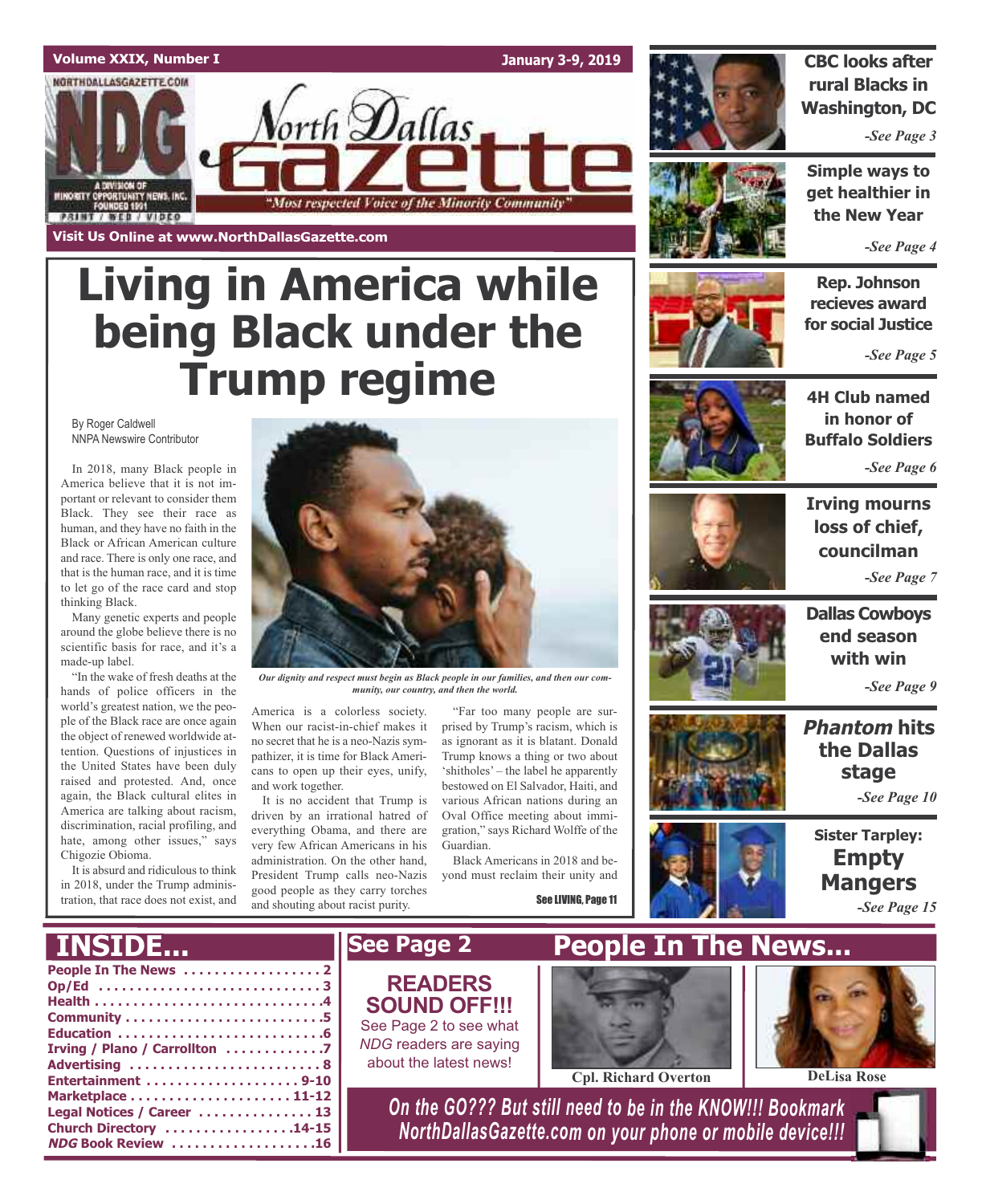### **People in the News www.NorthDallasGazette.com**

## **Cpl. Richard Overton**

By Lauren Victoria Burke NNPANewswire Contributor

Born on May 11, 1906, Richard Arvin Overton, a member of what is often called America's "Greatest Generation," died on December 27th in Austin, Texas. At 112 years and 230 days, Overton was believed to be the oldest living man in the United States as well as America's oldest veteran.

He enlisted into the Army on September 3, 1940 at Fort Sam Houston in Texas. Overton then

## **DeLisa Rose**

(PR Web) Ninety-seven percent of people believe that owning a home is the American Dream, a measure of success, a sense of accomplishment and ultimately something they strive to achieve; however, less than 55 of whites and less than 41 percent of blacks actually own a home.

"It's sad to be dreaming when it's easy to have the reality. I hate to see the world struggling when it doesn't have to," said Rose, who was recently named a top 1 percent of real estate



serving in the all-black 1887th Engineer Aviation Battalion. He fought in the South Pacific from 1940 through 1945, a time which included battle in Iwo Jima. He retired from the U.S.

professionals. Rose is an advocate for people living

"We are in an era with a lot of issues, especially racial tensions, but I believe the real problem is green,

their best lives.

Army in October of 1945 as a technician fifth grade. He then worked at a furniture store and then took a job at the Texas Department of the Treasury.

"He was there at Pearl Harbor, when the battleships were still smoldering. He was there at Okinawa. He was there at Iwo Jima, where he said, 'I only got out of there by the grace of God said former President Barack Obama in 2013 during a Veterans Day ceremony honoring Overton at Arlington National Cemetery.

The second World War was the deadliest conflict in

modern military history as over 70 million people lost their lives and the U.S. suffered over 407,000 deaths in battle.

As the years went by Overton became a local and then national celebrity. In 2013, at the age of 107, Overton won widespread media attention after telling Fox News he would spend Memorial Day "smoking cigars and drinking whiskey-stiffened coffee." He was later invited to the White House.

Overton had been hospitalized with pneumonia but was released from the hospital on December 24,

Christmas Eve according to family member Shirley Overton. He had become known in his community for driving others to church well after turning 100 years old.

"With his quick wit and kind spirit he touched the lives of so many, and I am deeply honored to have known him," wrote Texas Gov. Greg Abbott in a statement on December 27 after hearing the news of Overton's death.

The Governor added that Overton was, "an American icon and Texas legend. Richard Overton made us

purchase in 2019.

proud to be Texans and proud to be Americans. We can never repay Richard Overton for his service to our nation and for his lasting impact on the Lone Star State."

Funeral arrangements have not yet been announced.

*Lauren Victoria Burke is an independent journalist and writer for NNPA as well as a political analyst and strategist as Principal of Win Digital Media LLC. She may be contacted at LBurke007@gmail.com and on twitter at @LVBurke*

not black or white. If sane people are financially free and secure, they would live happier less troubled lives.

"If everyone owned property like we own cars and other material unreal-assets, then our lifestyles, education, attitudes and country would be a better place," added Rose. "Real estate is the key to change and it's my dream for everyone to own their own home, which is why I will give closing costs and down-payment assistance to people who are committed living out theirs."

Acquiring the money is

easy, if an interested firsttime buyer gets approved for a home loan that allows them to get a gift for assistance with down-payment or closing costs and uses RE/MAX Ambassadors to represent them in the purchase, then they automatically qualify for the funds. It's that simple.

Each buyer may receive up to 1 percent of the purchase price as a credit gift at closing. All participating buyers must register with RE/MAX Ambassadors via email at Dream-Real2019@DelisaRose.co m by January 20, 2019 and

Trailblazer Award winner Rose has assisted in raising over \$3 million for disaster relief efforts, is a major supporter for Minnie's Food Pantry and advocate for neglected and abused children. Rose is also an affordable home builder/developer in Dallas, TX.

"Everywhere I turn, people need help. I'm responsible for using my gifts and resources to make a difference. I use real estate to create social and economic change for people and communities," concluded Rose.

With over 15 years of ex-

perience, Hall of Fame recipient DeLisa Rose is one of the top agents in the country.

She educates average every day consumers about building wealth through real estate. DeLisa works with buyers, sellers and investors and also coaches real estate professionals. For more information and bookings, please call (972) 907-0000, or visit http://www.delisarose.com. RE/MAX Ambassadors is located at 2435 N Central Expwy #1200, 3610 Shire Blvd., Suite 106, Richardson, TX 750802.

#### **NDG Readers Sound Off...** \$69\* DIVORCE **Trump, Law and** Please quit posting about He also voted to have cit-*Keith Allison / Flickr*Trump!! "Haters make peo- $\frac{1}{2}$ izens of Dallas or anyone **Order, and a Merry** Criminal Defense Family Cases **Christmas** ple famous!" Who cares who wish to do business or  $\frac{8}{9}$  work for school districts to **• DWI / Suspended License • Divorce / Annulment (Ed Gray: Senior** what stupid stuff he says! **• Child Support / Paternity** Let's focus our time on declare their allegiance to **• WARRANTS Removed ¥** *NDG* **Columnist) • Custody Modification** productive community  $\tilde{\equiv}$ Israel **• 24 Hour Jail Release ¥ • Restraining Order** events, and getting more of *-- Marvin E. Crenshaw* Disgusting article! Peo-**• Occupational license, felonies • Protective Order** our leaders elected! via Facebook ple aren't buying the narra-*-- Jason Green -- Rodolfo Guel* **• Protective Order • Name Change / Adoption** tive anymore. Republicans via Facebook via Facebook While HB89 was a biaren't racist...Trump isn't **• Misdeamenor/Felonies ¥ • Domestic Violence** partisan c\*\*\*\*\*\*\*\*\*\*, Rep racist. And, more and more <u> and and an announced and an announced</u> He already said he **Dallas Cowboys' remarkable** Johnson was absent for the minorities are starting to Easy Payment Plans ain't… I'd say rest Zeke v o t e see this. I'm not a huge and play Dak cause Dak Law Offices Of Vincent Ndu **turnaround results** https://legiscan.com/TX/vo Trump supporter...I don't needa get on point **in a division** tes/HB89/2017 agree with a lot of what he *-- Manuel Solis* **championship** *-- Lee Daugherty* says...but people are get-4-63 via Facebook *When asked if the Cow*via Facebook ting tired of the division *boys should rest their* and the lies. That's all I *817-277-0196 (Metro)* **Rep. Eric Johnson** *starters against NY:* **To share your** have to say. **awarded the 2018** *-- Tammy Carver* **opinion visit** 2730 N. Stemmons Frwy, Suite 409 • Dallas, TX 75207 **Cleophas Steele** No. They need practice. *Dammer* **NorthDallasGazette.com Award Not Ce rtified by the Te x a s Boa rd of Lega l Spe c ia l i za tion** Especially Dak via Facebook ¥ If you qualify. \*Fees quoted above are minimum down payment needed to begin processing your case.

*For the 411 in the community, go to www.northdallasgazette.com*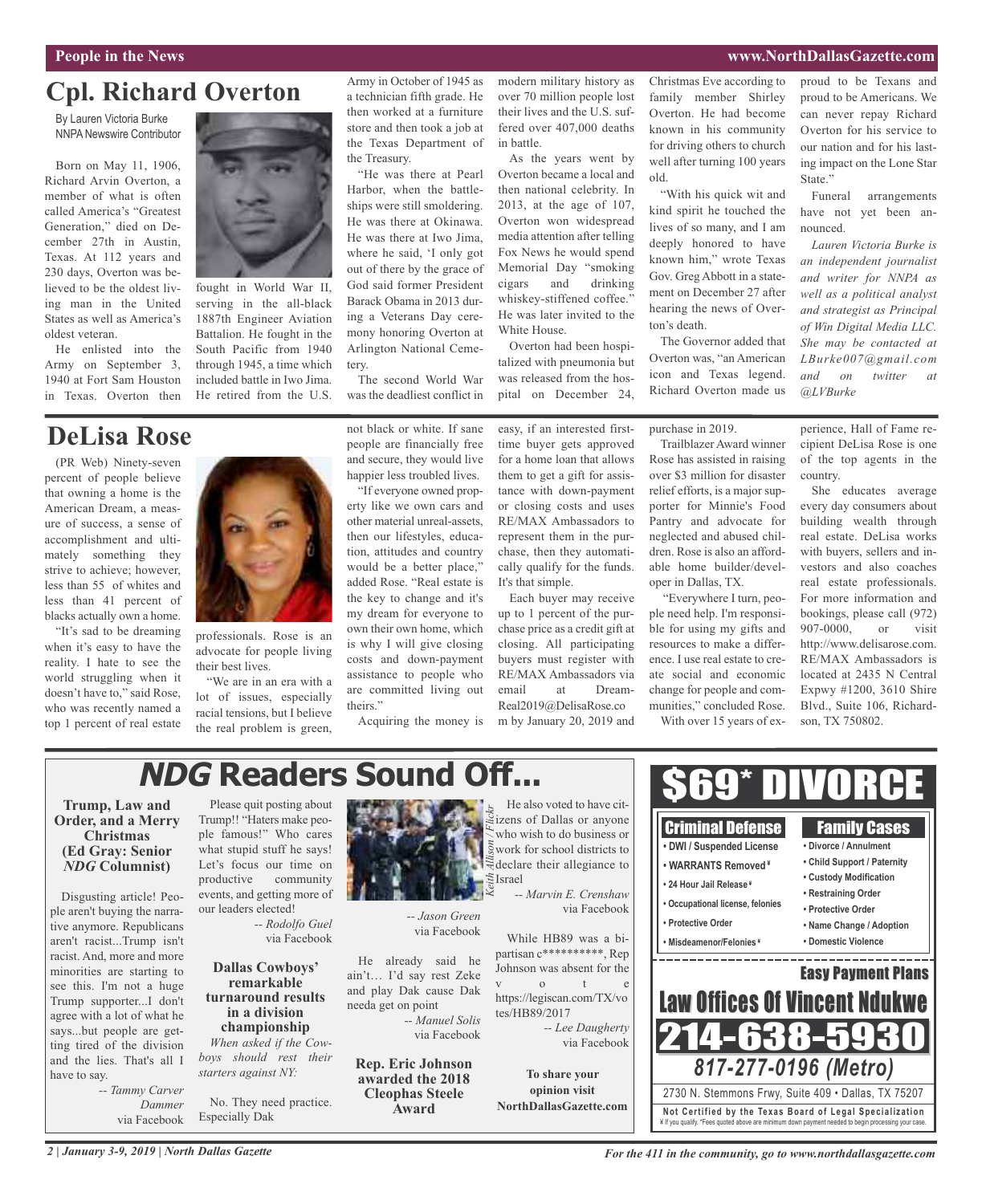### **www.NorthDallasGazette.com Op-Ed**





P.O. Box 763866 - Dallas, Texas 75376-3866 Phone: 972-432-5219 - Fax: 972-509-9058

*"Do what you say you are going to do ... when you say you are going to do it."*

**Publisher's Office:** publisher@northdallasgazette.com

**Sales Department:** marketing@northdallasgazette.com 972-509-9049

**Editorial Department:** editor@northdallasgazette.com

### **Online:**

www.NorthDallasGazette.com www.twitter.com/NDGEditor www.facebook.com/NorthDallasGazette www.pinterest.com/NDallasGazette www.instagram.com/NorthDallasGazette

## STAFF

**Chairman Emeritus** *Jim Bochum 1933 – 2009*

**Published By** *Minority Opportunity News, Inc.*

> **Editor** *Ruth Ferguson*

**Web Master** *Todd Jones*

**Community Marketing** *Nadina Davis*

**Account Executive** *LaRoyce Jones*

> **Production** *David Wilfong*



### *Jacquinette Murphy Dwain Price Terri Schlichenmeyer Nicole Scott David Wilfong*

**Religious/ Marketing Editor** *Shirley Demus Tarpley ("Sister Tarpley") NDG* **Senior Columnist** *Ed Gray* **Columnist** *A.D. Jenkins* **Contributing Writers** *Tiffany Gilbert Jackie Hardy Rachel Hawkins Angela Loston*



*The North Dallas Gazette, formerly Minority Opportunity News, was founded in July 1991, by Mr.Jim Bochum and Mr.Thurman R. Jones. North Dallas Gazette is a wholly owned subsidairy of Minority Opportunity News, Inc.*

## **Because of the CBC, the Farm Bill includes millions for HBCUs, black farmers, and rural communities of color**

By Congressman Cedric L. Richmond (D-LA-02) Chair of the Congressional Black Caucus

In 1986, on her award-winning "Control" album, singersongwriter Janet Jackson asked: "What have you done for me lately?" This is a question the Congressional Black Caucus (CBC) is asked a lot. Well, here's our latest answer to that question: Since its founding in 1971, the CBC has used the legislative process to right historic wrongs and to give a voice to the voiceless, and that's exactly what we did in the \$867 billion Farm Bill that passed Congress, which includes millions for HBCUs, black farmers, and rural communities of color.

As a result of the CBC's efforts, 19 historically black land-grant universities will now get millions of dollars that states have been denying them for years. According to federal law, states are required to match federal funding dollar-for-dollar for landgrant universities, but many HBCUs have not been getting what they are owed. In fact, a 2013 report by the Association of Public and Landgrant Universities found that from 2010-12, 61 percent of the historically black land-

grant universities did not receive 100 percent of the oneto-one matching funds from their respective states. Now states are required to report to Congress how much funding they're providing to both historically black land-grants and their predominantly white peers. This is something the CBC has been fighting for for over two decades.

In addition to this new reporting requirement, at least three of these institutions will get a research center, called a "Center of Excellence", that will allow them to lead the nation in research on food insecurity issues that affect African Americans in both rural and urban communities. It's no secret that a lot of lowincome, black communities are food deserts – meaning that there's no place for the people who live in these communities to get fresh fruits and vegetables. The hope is that the research coming out of these Centers of Excellence will help address this issue and others.

Finally, the 19 historically black land-grant universities will get at least \$2 million in additional federal funding for scholarships that they can use to attract new students. This funding will come from the \$80 million scholarship program (\$40 million in mandatory funding and \$40 million in discretionary funding) that the CBC fought to get included in the Farm Bill.

As a result of the CBC's efforts, black farmers will now be able to get the training and resources they need to better run their farms through USDA's Farming Opportunities Training and Outreach Program (FOTO), a program that is a combination of the USDA's Beginning Farmer and Rancher Development Program and the Outreach and Assistance for Socially Disadvantaged Farmers and Ranchers and Veteran Farmers and Ranchers, the latter of which provides grants to organizations that work with farmers of color and farmers who are veterans. The combined FOTO program will get \$50 million in federal funding, a \$20 million increase from previous years.

As a result of the CBC efforts, black farmers will also be able to more easily pass their farms on to their families. Some estimates show that 60 percent of land owned by African-Americans in the United States is heirs' property, which is property that is passed down without a will or transfer of title. Before now, owners of heirs' property were unable to get the credentials that are required to access USDA programs that could help them resolve heirs' property issues. The CBC fought to address this contradiction in the Farm Bill.

Finally, because of issues that black farmers experience both within and outside of USDA, the CBC fought to include a provision in the Farm Bill that protects the Department's Civil Rights Division from reorganization and political interference. Specifically, the provision prevents the Division from implementing actions, policies, or decision documents until a civil rights analysis is conducted by the Department on how well the Division processes and resolves civil rights complaints. This analysis is necessary to protect the civil rights of USDA employees, contractors, and beneficiaries(e.g. black farmers).

*Congressman Cedric L. Richmond representsthe 2nd District of Louisiana, which includes parts of New Orleans and Baton Rouge. He is also the chair of the 48-member, bicameral, bipartisan Congressional Black Caucus (CBC), which was established in 1971. Followhim on Twitter at @RepRichmond. FollowtheCBCon Twitter at @OfficialCBC.*

## **America's Most Admired**

By Congresswoman Eddie Bernice Johnson

It should come as no surprise to those who observe the American political and social landscape that former President Barack Obama and First Lady Michelle Obama have recently been named in a recent nationwide Gallup Poll as the most admired man and woman in our country.

Even after having departed the White House two years ago, the pair was recognized by people throughout our country for their contributions, their compassion, their intelligence and their exemplary lifestyles that have positively influenced the minds, personal choices and interests of people around the world.

Mrs. Obama's biography, "Becoming," was purchased by more than one million people in the first week of its release in December. It more than likely will become one of the best-selling political biographies of all time. Her book mirrors the former First Lady's honesty, vision, and intellect.

In her book, Michelle Obama reveals that she was opposed to her husband's decision to enter politics, yet because they trusted and believed in one another she agreed that he should pursue his dream. With that decision, the Obamas began a journey which has resulted in their being among the most potent political couples in American history.

2019 marks the eleventh consecutive year that our former president has been chosen as the most admired man in the country. The only other person with more first place finishes is former President Dwight David Eisenhower who was also a military hero.

It is quite interesting that exactly four hundred years after the first slaves were brought to our country in 1619, brutally treated and disdained; the two people receiving the most reverence by our population are Americans who, like the slaves, are people of color.

Yet it is not because of their skin color that the Obamas are honored. The respect that they have garnered is not a result of their ethnicities. Among other traits it is a result of their characters.

While no presidency is without its imperfections, it should be noted that during the eight years that the Obamas were our nation's first couple, there were no personal scandals associated with either of them.

Their friends and those that worked for the administration did not find themselves consumed with having to testify before investigators and prosecutors, nor were there a myriad of criminal indictments. In fact, there were none.

Americans have always longed for those of good character and sound judgement to lead and inspire them. They witnessed such qualities in President and First Lady Obama whom they have honored, and rightly so!!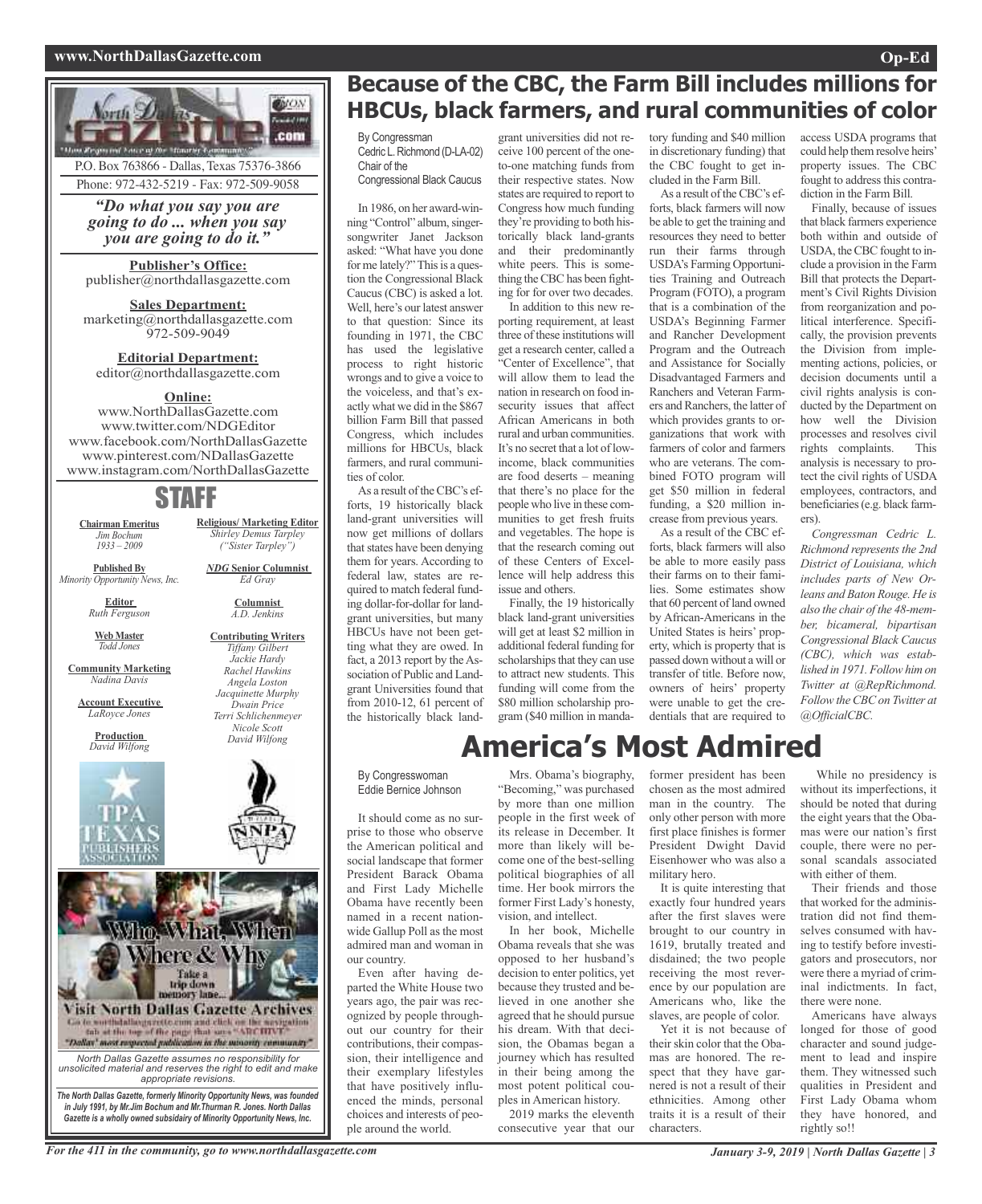## **Simple and sustainable ways to become a healthier you in 2019**

By Jennifer Bucko Lamplough and Lara Rondinelli Hamilton

Around the new year, most of us vow to make drastic changes to our diet or lifestyle. For some, that means adopting a strict (and joyless) diet orsigning up for hardcore fitness classes that meet at 5 a.m. (despite the fact that you're horribly out of shape). It's no wonder these resolutions are often shortlived. When it comes to making lasting changes to your diet and lifestyle habits, slow and steady wins the race.

There's no doubt that committing to eat healthier and get more exercise are great New Year's resolutions. But unless your new practices are sustainable, any progress you make could be short-lived. Small diet and lifestyle changes over time that aren't too disruptive stand a better shot at becoming permanent healthy habits. Whether you want to lose 30 pounds, get better control of your diabetes, or achieve a similar health goal, it's best to make small but powerful changes. Eventually, you'll see results.

If you're ready to take some small yet mighty steps toward better health in 2019, give these tips a try.

Cut out sugary drinks immediately. Sugary drinks like regular soda, fruit drinks, energy drinks, and sweet tea raise your blood glucose and add empty calories to your daily intake. Even though it can be a hard habit to kick, do all you can to eliminate these drinks from your diet. Replace them with fresh water, low-fat milk, flavored calorie-free carbonated water, and unsweetened tea and coffee.

Purge the junk food. Cookies, chips, sweets, and other snacks are hard to resist when they are an arm's length away. The best way to avoid them is by removing them from your home. But don't worry.When you're craving a snack, you can try a healthier whole food option, like slices of avocado, a handful of nuts, kale chips, a small serving of Greek yogurt, a piece of fruit, veggies with hummus or nut butter.These snacks are more



*Family play time is a great way to enjoy a healthier lifestyle and create memories. (Image: via CreateHER Stock by Roy Miller)*

satisfying and pack more nutrition than your processed favorites.

Do some research and identify an eating pattern you can life with. Studies show that there are many different eating patterns that can be helpful in managing diabetes. That means that if you're trying to get your health in order, you don't have to stick to a rigid plan that restricts many of your favorite foods. Some effective eating patterns include vegetarian or flexitarian, Mediterranean, low-carbohydrate, and lowglycemic.

Choose leaner cuts of meat. Saturated fat—the kind found in animal protein raises blood cholesterol levels, which is a risk factor for heart disease.An easy way to reduce your saturated fat intake is by choosing lean cuts of meat. Avoid or reduce your intake of lard, fatback, and high-fat meats like regular ground beef, bologna, hot dogs, sausage, bacon, spareribs, and the skin from chicken and other poultry. Instead, choose skinless poultry; fish, turkey, and beef trimmed of fat, including round, sirloin, flank, and tenderloin; and lean cuts of pork, including center loin chop and tenderloin.

Plan your meal around veggies (instead of making them the afterthought). At mealtimes, try to fill at least half of your plate with non-

starchy vegetables like spinach, cauliflower, broccoli, cabbage, carrots, bell peppers, Brussels sprouts, and eggplant. Veggies like cauliflower, broccoli, carrots, and Brussels sprouts are delicious when roasted in the oven, and sautéed cabbage, bell peppers, and eggplant brings out their natural flavors. Finally, start any meal with a simple salad of mixed greensto help you meet your veggie quota.

Try lettuce wraps instead of bread. Iceberg, green leaf, or butter lettuce make a surprisingly delicious bread substitute. Use them in place of bread for your next sandwich. Nestle burgers or grilled chicken inside a lettuce "cup" in place of hamburger buns, and carefully wrap deli meats and toppings into a low-carb lettuce sub sandwich and secure it with wax paper and a piece of tape. Then tear the paper away as you eat.

Eat veggie noodles in place of pasta. For a great pasta substitute, sample the veggie noodles trend. Veggie noodles are a delicious, lower-carb option that can be eaten in place of grain-based pasta. A kitchen tool called a "spiralizer" quickly and easily turns vegetables into "noodles," or you can use a standard vegetable peeler for a similar result. For even more convenience, you can now find these spiralized

veggies in the freezer or produce section of many grocery stores. Try noodles made from zucchini, sweet potato, carrot, or spaghetti squash. Top them with chili, Bolognese sauce, or use them to make a cold "pasta salad" or noodle dishes like Pad Thai. Hint: You can also try cauliflower, butternut, or broccoli "rice" in place of regular rice for a lower-carb option.

Schedule in exercise five days a week. What you write on your calendar and allow time for is more likely to get done. Your workouts don't have to be extra rigorous to be effective. Just taking a brisk 30-minute walk each day—or at least five times a week—is a great way to get your heart rate up and kickstart weight loss and improved health. Of course, if you'd like to take up running or sign up for a cardio class, go for it! But if you are sedentary, it's important to start slow and build up your endurance so you can maintain your new routine! But don't do ONLY cardio. Get in some strength training too (even if you're watching TV at the same time). Strength or resistance

training makes your body more sensitive to insulin and

can lower blood glucose. It also helps to maintain and build strong muscles and bones. The American Diabetes Association recommends doing some type of

#### See HEALTH, Page 8



inquiries1909@gmail.com

# **LEGAL NOTIC**

These Texas Lottery Commission scratch ticket games will be closing soon:

| Game # | Game Name / Odds                                          | s   | <b>Official</b><br><b>Close of</b><br>Game | End<br>Validations<br><b>Date</b> |
|--------|-----------------------------------------------------------|-----|--------------------------------------------|-----------------------------------|
| 2064   | <b>Double Doubler</b><br>Overall Odds are 1 in 4.56       | \$1 | 2/27/19                                    | 8/26/19                           |
| 2048   | <b>Double Match</b><br>Overall Odds are 1 in 4.47         | \$2 | 2/27/19                                    | 8/26/19                           |
| 1862   | <b>Bonus Break The Bank</b><br>Overall Odds are 1 in 4.29 | \$5 | 2/27/19                                    | 8/26/19                           |

4 January 3-9, 2019 | North Dallas Gazette State Services of Terms For the 411 in the community, go to www.northdallasgazette.com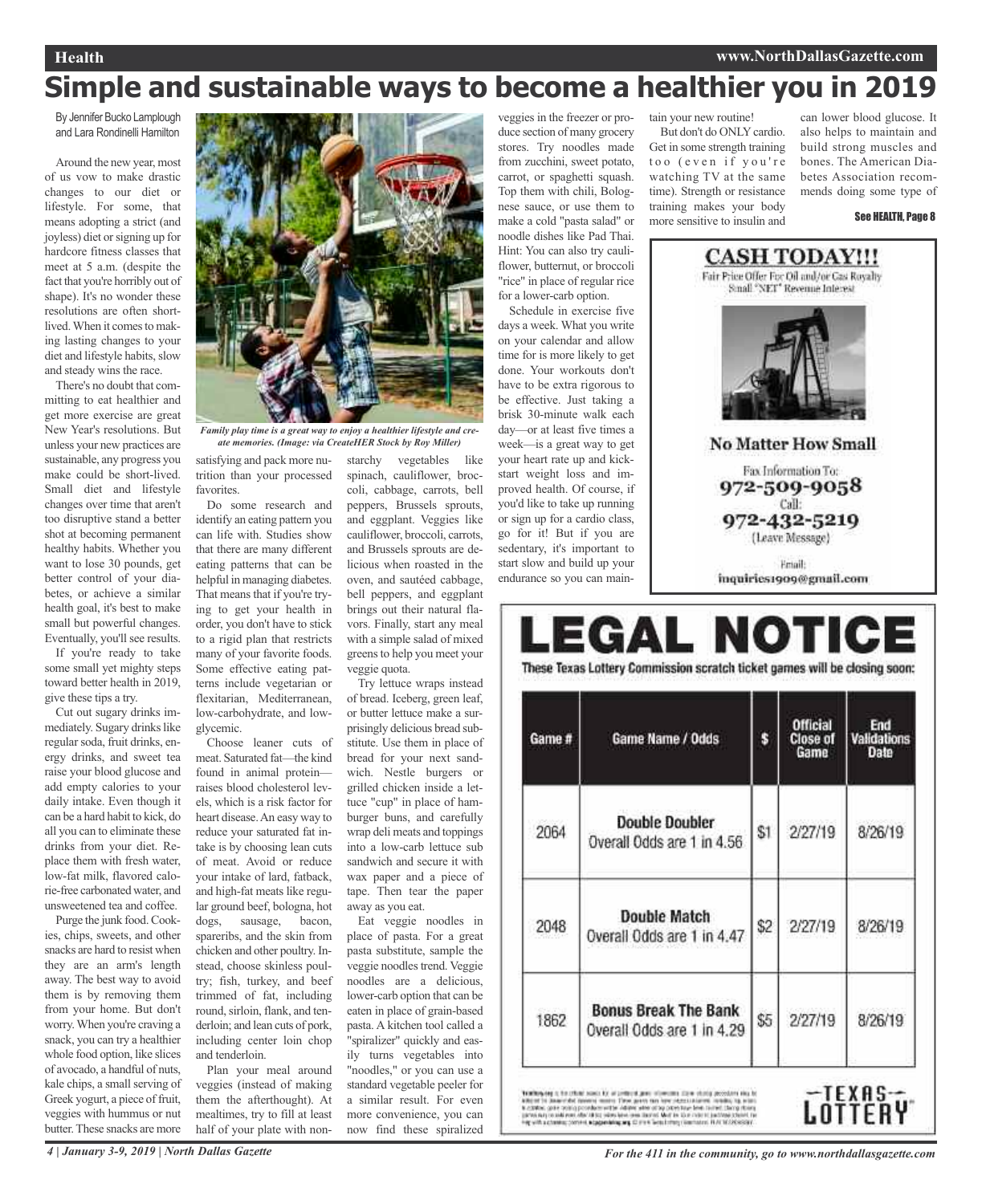### **www.NorthDallasGazette.com**

**Community**

## **Rep. Johnson recieves the 2018 Cleophas Steele Social Justice Award**

State Representative Eric Johnson was awarded the 2018 Cleophas R. Steele, Jr. Social Justice Award for his work in the Texas Legislature. He accepted the award at Good Street Baptist Church in Dallas on Sunday, Dec. 16.

"I am truly humbled to have received this award. Cleophas Steele was a true public servant and having grown up in the City of Dallas, I know firsthand the significance of his contributions to our community," Representative Johnson stated.

The Cleophas R. Steele,Jr.

Social Justice Award was established honor of the late Judge Cleophas Steele. Judge Steele was a graduate of Lincoln High School, a school located in the district Representative Johnson currently represents. He founded one of the first African American law firms in the City of Dallas and served as an associate municipal judge and Justice of the Peace for 31 years. After retiring in 2006, Judge Steele returned to serve as a Constable for Precinct 1 in Dallas, a position he held until he passed away in 2015. Judge Steele and was an active member of Good Street Baptist Church, where he served on the Board of Deacons and the Board of Trustees. He had a remarkable career in public service and made countless contributions to his community and the City of Dallas as a whole.

Judge Steele left behind his wife, Barbara Steele, who remains an active member of Good Street Baptist Church and who presented Representative Johnson with the 2018 Cleophas R. Steele,Jr. Social Justice Award.

Representative Johnson has represented District 100 in the Texas House of Repre-

sentatives since 2010. Since he was first elected, he has passed transformative social justice policies for the State ofTexas dealing with reforming the criminal justice system, expanding early childhood education, increasing financial security, and closing the  $school-to-prison$ pipeline.

"I am grateful for this recognition, and there is still a lot of work to be done. I plan to continue fighting for social justice and policies to advance our community when the 86th Texas Legislature convenes in January," Johnson added.



*Texas State Rep. Eric Johnson accepted the 2018 Cleophas R. Steele, Jr. Social Justice Award at Good Street Baptist Church (Courtesy Photo)*

## **State Rep. Neave offers bill to protect college students from sexual predators**

State Representative Victoria Neave, creator of a Sexual Violence Task Force composed of subject matter experts, recently filed House Bill 524 to protect college students by providing colleges and universities with necessary information about transfer students with a history of sexual violence.

Specifically, HB 524 requires a notation on the academic transcript of any student found by a college to have violated the school's code of conduct by committing a sex offense and whether the student was suspended, expelled, or withdrew from the institution as a result. HB 524 also provides for a process for a student to appeal for the removal of the transcript notation.

A recent incident with a college student who was indicted on multiple sexual assault charges and expelled

from his university and then transferred to The University of Texas at Dallas, coupled with a petition containing more than 29,000 signatures, highlights the need for the passage of Rep. Neave's House Bill 524 to provide universities with information about whether an incoming transfer student has a history of committing sexual assaults.

"I commend The University of Texas at Dallas and President Dr. Richard C. Benson for taking swift action to ensure that students are in an environment where they can learn without fear

for their safety. I also commend UTD Student, Kelsey Casto, for her leadership in creating a First Amendment venue for thousands of students and my fellow alumnae of U.T. Dallas to voice their concerns. I look for-

**See HB524, Page 12** 



**Enroll NOW for** spring classes! northlakecollege.edu Register through January 16. **Classes begin January 22.** 



North Lake College DALLAS COUNTY COMMUNITY COLLEGE DISTRICT

*For the 411 in the community, go to www.northdallasgazette.com*

### *January 3-9, 2019 | North Dallas Gazette | 5*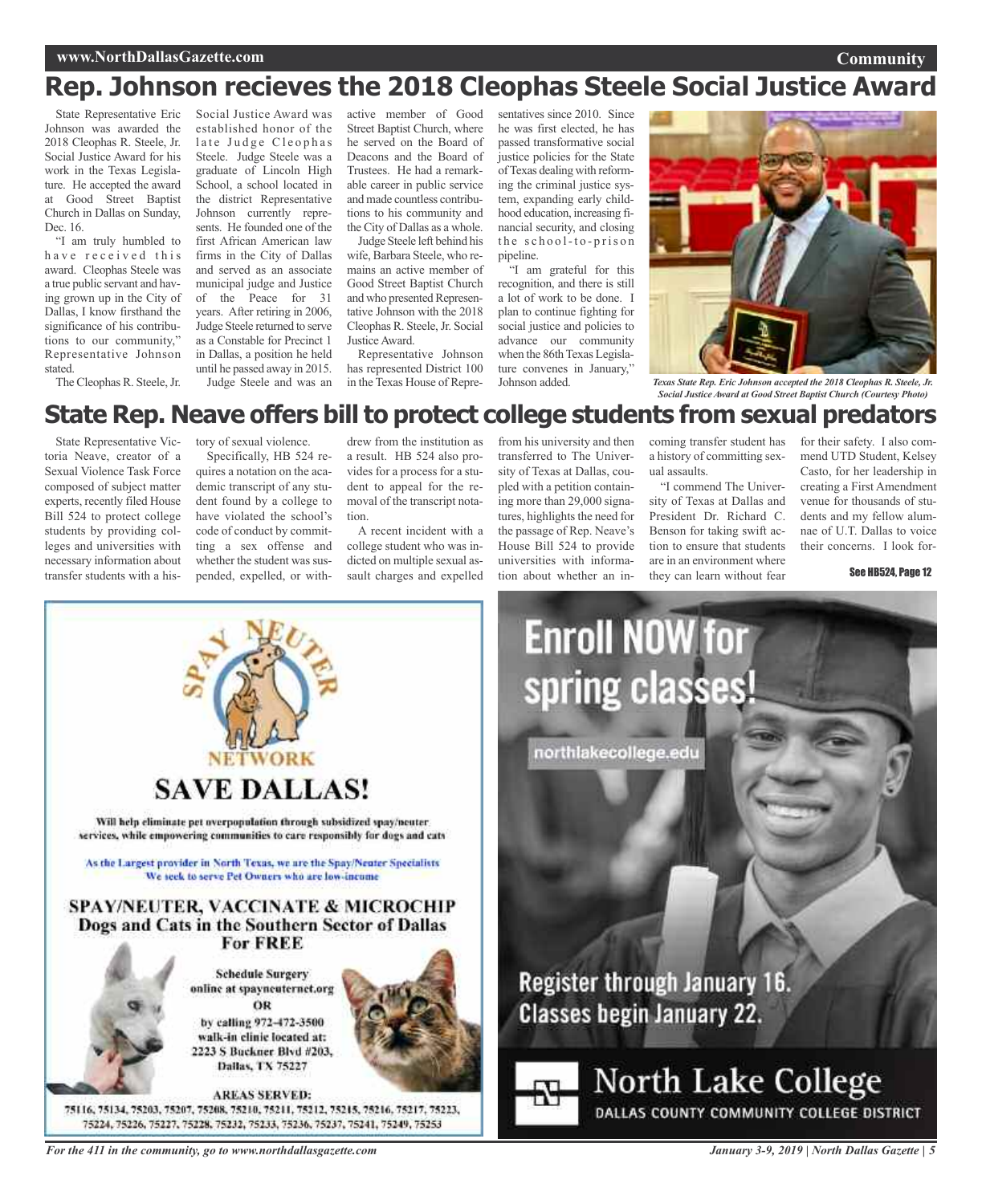### **Education www.NorthDallasGazette.com**

# **Ft. Worth church and Prairie View establish 4-H Club named in honor of Buffalo Soliders**

Last month, as the world paused to commemorate the centennial of World War I, the pastor and members of the New Mount Rose Missionary Baptist Church in Fort Worth shared a special announcement. A charter was granted for the establishment of the first 4-H Club in the nation named in honor of the legendary Buffalo Soldiers of the United States.

"This is yet another fantastic way for us to keep the legacy of the Buffalo Soldiers alive while continuing to train, educate and develop the next generation of strong leaders within our community," says, Pastor K.P. Tatum, Sr., of New Mount Rose.



*New Mount Rose hopes to teach young students math and science skills while providing the community with fresh fruits and vegetables. (Courtesy photo)*

By teaming up with Extension in Tarrant County, Prairie View A&M University Extension and Texas A&M University AgriLife

leaders of the new club plan to introduce urban youth to a new world of STEM opportunities and leadership skills development.

Housed in the heart of the 76104 food desert, the new Buffalo Soldiers 4-H STEM Club will seek partnership with many stakeholders across the city, county, state, and country. This will include working with the Tarrant County Sheriff's Department, Texas Buffalo Soldiers Association, Texas Parks and Wildlife Buffalo Soldiers Program, USDA, and land-grant colleges and universities across the nation.

"We are committed to rearing our own to succeed and the new Buffalo Soldiers 4-H STEM Club will open up doors for our brilliant students and their families living in the inner city of Fort Worth, Texas. We are excited about the possibilities," Pastor Tatum said.

According to the 4-H website, " $4\Box H$  serves youth in rural, urban, and suburban communities in every state across the nation.  $4\Box$ H'ers are tackling the nation's top issues, from global food security, climate change and sustainable energy to childhood obesity and food safety.  $4\Box H$  out-of-school programming, in-school enrichment programs, clubs, and camps also offer a wide variety of STEM opportunities – from agricultural and animal sciences to rocketry, robotics, environmental protection and computer science – to improve the nation's ability to compete in key scientific fields and take on the leading challenges of the 21st century."

The Buffalo Soldiers 4H Club currently enrolls more than 15 students. Their goal is to reach out to more 100 students from urban innercity neighborhoods in Fort Worth.

For more information on how you can become a member or sponsor of the new New Mount Rose Buffalo Soldiers 4-H STEM Club, contact Pastor Tatum at 817-966-7625 or email: newmountrosefw@gmail.co m.

All contributions to New Mount Rose are tax-deductible.

## **New university resource helps students complete degrees on time**

(UT-Dallas) Students struggling to graduate on time have a new advocate at The University of Texas at Dallas.

The Graduation Help Desk, funded by The University of Texas System for each of its eight academic institutions, aims to help undergraduates overcome obstacles to a timely graduation by connecting them to the right people and resources across campus.

Angela Scoggins BA'00, MA'08, associate director of academic outreach, brings experience as both a student and a staff member to her role leading the new help desk, which is based in the Office of Undergraduate Education. Scoggins previously worked as an academic advisor in the School of Natural Sciences and Mathematics and with the Student Outreach and Academic Retention office.

"I remember what it was like as a student when I walked out of an office knowing less than when I went in. Often it's a matter



*As the leader of the new Graduation Help Desk, Angela Scoggins BA'00, MA'08 works with schools and other offices to help find solutions for students struggling to stay on course to a timely graduation. (Photo: UTD)*

Life.

of not asking the right questions," she said. "I take it very seriously to know what's going on with students."

The help desk is the go-to resource for students who need help coordinating academic, financial or personal issues across schools or offices. Scoggins regularly collaborates with the Dean of Students Office, the Military and Veteran Center, the Student Counseling Center, school advisors and associate deans, the Office of the Registrar, and Residential

The help desk does not replace academic advising. In fact, Scoggins recommends that students who are behind on their degree plans consult their advisors first.

Courtney Brecheen, associate dean of undergraduate education, said the centralized help desk focuses on helping the campus community navigate the University system to address complex matters that impact student success and completion.

"The help desk can help with any issue that may need multiple offices to collaborate on a resolution. Angela has the ability to help efficiently facilitate a conversation between students, the associate dean, the Office of Financial Aid or whomever else might need to be engaged in finding a solution to a particular issue," Brecheen said.

Kali Cagnolatti, an academic advisor in the School of Natural Sciences and Mathematics, recalled a student who left to attend pharmacy school before formally graduating with a double major in biology and business administration. The student eventually chose to discontinue studying pharmacy and found employment in a different field.

"She had landed a job, but they needed her to have a degree in hand," Cagnolatti said.

Her old degree plan would have required a "boatload" of courses to take in order to graduate, but Scoggins worked with four departments on campus

to get the student reinstated under her previous academic catalog year's requirements. The student was able to receive her degree without needing to take another course.

Cagnolatti said the help desk allows the University to maintain the integrity of academic policy while developing solutions to help students.

"I don't think anyone else could have pulled it together," she said. "It just saves so much time to have a liaison between the maiors."

While many students request help with general academic questions and study skills, the help desk also identifies nonacademic factors related to personal wellbeing and financial stability that contribute to academic struggles.

Lendon Burnett, a finance senior who serves in the U.S. Army Reserve, was struggling with military obligations that forced him to miss the first few weeks of the semester for training and

occasional days for briefing meetings. He needed a plan for a nonacademic withdrawal so that it wouldn't affect his 4.0 GPA.

As the team leader for the Peer Advisors for Veteran Education program, he now refers other nontraditional students to the help desk.

"I tend to give Angela's name out quite a bit," Burnett said. "She's helpful in every situation. Angela always knows who you need to talk to."

Scoggins said anyone on campus, including faculty or academic advisors, who is aware of a student experiencing a barrier to graduation, including faculty or academic advisors, can contact the help desk and leverage its resources.

"Often it's a matter of students not understanding University policies and procedures or not knowing the questions to ask. We can help come up with creative solutions. The important thing is that we keep communication lines open," Scoggins said.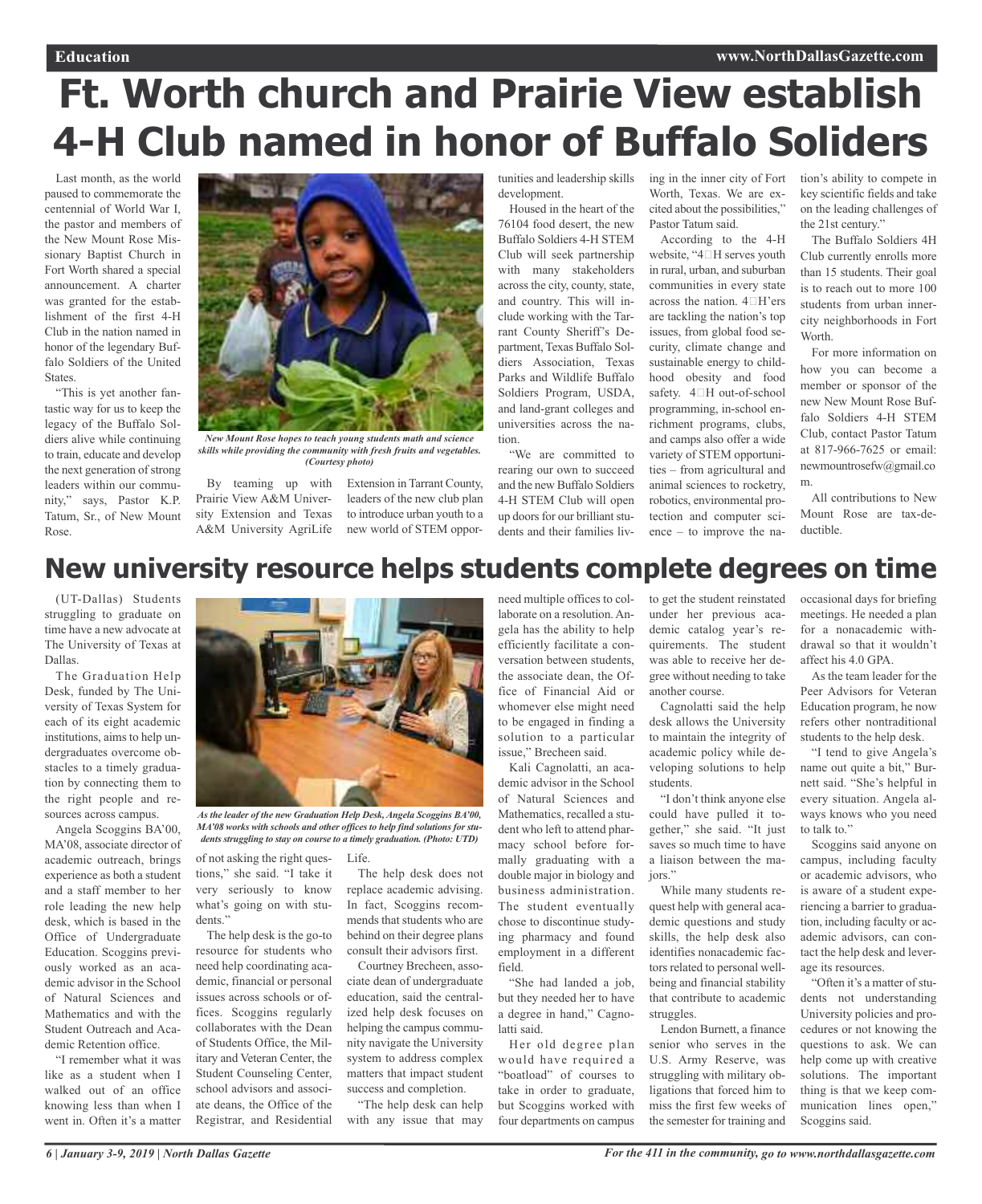## **Former Irving Police Chief and City Councilman leaves a legacy of service**

The Irving Police Department shared the passing of former Irving Chief of Police Lowell Cannaday passed away on Dec. 20, 2018. He was 81 years of age. Chief Cannaday succumbed to a series of medical complications but was surrounded by his family at the time of his passing.

Chief Cannaday served as Irving's police chief from August 1994 to October 2004. Prior to his service Police Department, he was with the Irving Police Department, Chief Cannaday spent nearly 28 years with the Dallas Police Department rising to the rank of Assistant Chief. He also served his country in the

United States Marine Corps between 2011 and 2014. Reserves.

After leaving the Irving elected to the Irving City Council from 2005 to 2007. Returning to the law enforcement profession, he assumed command of the Watauga Police Department

Chief Cannaday was commended by the Irving Police Department for leaving a legacy of distinguished public service and was a well-respected member of the law enforcement community, a civic leader, family man, and friend.



*Former Irving Chief of Police Lowell Cannaday (Courtesy photo)*

## **Plano city council member not seeking re-election**

Deputy Mayor Pro Tem Angela Miner recently announced she will not run for relection to the Plano City Council.

"It was a great honor to serve the people of Plano and our great City. I'm ready to move on to the next chapter of my life, devoting time to my family needs and commitments," said Miner.

She served the Plano community for more than her HOA, a board member

20 years in a wide array of leadership roles on numerous PTA boards and President of the Plano ISD Council of PTAs. For her committment to serve the children of Plano Miner was presented with both the Texas PTA Lifetime Achievement and National PTA Lifetime Achievement Awards.

She is a past president of

of the Plano ISD Education Foundation, an active member of the Plano Symphony Orchestra Education committee, the Women's Auxiliary of Children's Medical Center Plano, and Women Making A Difference In Plano. Miner is an active member of the North Texas Pioneers Rotary club helping make a positive difference, not just in her community, but around the globe.

Miner also serves on the National League of Cities Public Safety and Crime Prevention Committee. She was recognized and awarded the 2017 Immigrant Spirit Award – Recognizing an immigrant civic leader or elected official who has contributed substantially to the community or the region.

The City of Plano issued statement thanking Deputy Mayor Pro Tem Miner for her service and commitment to our community.

# **Follow Us On** *<u>Instagram</u>*<br>@northdallasgazette

## NDG seeks Intern Video Producer

The North Dallax Gazette is a community-driven newspaper with a digital presence seeking a new Video/Audio Producer Intern for our new video platform and to assist with the growth of our modia company through quality video production.

The Producer will be responsible for recording, editing and preparing final draft of our video. content in our in-house studio. The producer will record and broadcast via Facebook weekly shows. Afterwards using Final Pro Cut and other related tools, the footage will be finalized and uploaded to our YouTube channel.

The right candidate will have the following skills:

- · Experience using video and audio production and post production techniques and software for live streaming and final YouTube videos.
- · Experience using digital content software
- · Basic graphic design experience
- · Create content based upon agreed criteria
- · Understand how to use various social media platforms for live video events
- · Good time and project management skills
- Attention to detail as it relates to spelling and grammar
- · Provide regular status updates to stakeholders and management

The work will be completed at our studio located at Regal Row & Stemmons with a schedule of up to 15 hours a week. Pay rate is \$12-15 per hour.

Resumes must be sent to ngarcia@northdallasgazette.com to be considered,



For the 411 in the community, go to www.northdallasgazette.com January 3-9, 2019 | North Dallas Gazette | 7

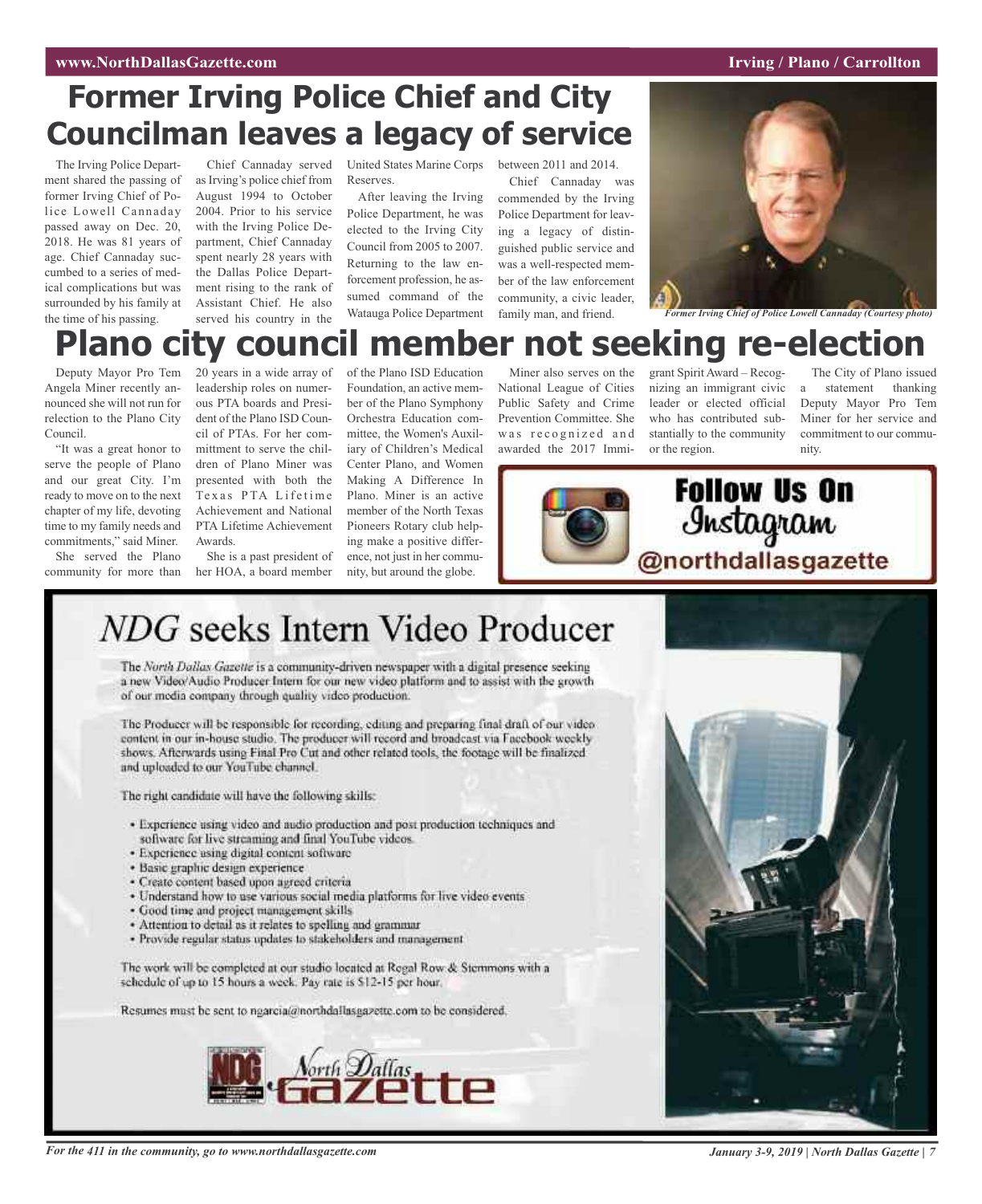### **City Briefs**

### **Allen Talking History - Presidential Campaign Techniques: 1840-2016** will be hosted on Jan. 8, from 7 p.m. to 8:30 p.m. at Allen Public Library - Upstairs Program Room, in Allen.

Explore how time and new technologies have changed how politicians have reached voters over the past two centuries, with Dr. Gus Seligmann, of the University of North Texas. From early campaigns' use of parades and newspaper ads, to

radio and television allowing candidates to come into people's homes and the increasing importance of social media in modern politics, the ability to adapt has been a make-or-break factor in many campaigns. Ages 16 and older and invited to come, and younger welcome with an adult. For more information contact 214-509-4905.

### **Arlington**

Explore your creativity with Painting, **All Media**

### **www.NorthDallasGazette.com**



Goblet of Fire. Attendees will be sorted into their Hogwarts houses and may find themselves in a House Cup competition, Carrollton Library-style. The Yule Ball will also feature music,

crafts and door prizes almost as good as a box of chocolate frogs from Honeydukes. Costumes and  $\approx$  dress robes are highly encouraged as there will be a costume contest and photo  $\mathcal{S}_{\text{boot}}$  for immortalizing **Coold Text International Property**<br> *C*<sub>S</sub>that Gilderoy Lockhart<br>
C smile.  $\mathbb{S}$ smile. *Carrollton*

**A DAY in Krimson & Kreme** will be held on Jan. 5 from 3 p.m. to 9 p.m. at Blends Daiquiri Lounge, in

See BRIEFS, Page 11

## **South Dallas Club sponsors SAFE Encounters program**

By Gwendolyn H. Daniels *NDG* Special Contributor

The South Dallas Business and Professional Women's Club (South Dallas BPW Club) partnered with Lincoln High School and the Dallas Police Department's South Central and Southeast Divisions in presenting their annual SAFE Encounters Program. Its thematic purpose is a directive of the National Association of Negro Business and Professional Women's Clubs, Inc. SAFE Encounters provides young people with valuable information to aid in successfully interacting with law enforcement, should such encounters occur. Mrs. Johnna Weaver, Lincoln's campus principal, graciously gave approval for South Dallas



*Ernesto's Mariachi Trio entertained DART travelers at the CityLine/Bush Station yesterday as part of DART's celebration of Hispanic Heritage Month. (City of Richardson)*

BPW Club to host the event at Lincoln High School.

On December 4, 2018, an "Open Mic – Talk Back" dialogue was held between Lincoln High juniors and seniors and Dallas police officers. A combined 153 students assembled in the school auditorium to participate in the event. Special guests included elected officials and the Lincoln High alumni.

**with Barbara McFarland** on Jan. 7, from 6:30 p.m. to 8:30 p.m. at Sparks Studio of Creative Arts, in Arlington. Barbara teaches watercolor, oils, acrylics, pastels, and mixed media at Sparks Studio Art. Her Monday night venue is an on-going painting class every week. All painting and drawing mediums are welcome. Work on your own individual projects in the material of your choice. BEGIN-NERS are welcome. Each student receives personal

Campus Liaison Sheila V. Walker gave a hearty welcome and Dallas City Councilman Kevin Felder brought greetings from the City of Dallas. Other program participants included Gwendolyn H. Daniels,

### **HEALTH,** continued from Page <sup>4</sup>

strength training at least two times per week. Activities include using weight machines, free weights at the gym, or resistance bands; exercises that use your body weight to work your muscles like squats, lunges, planks, wallsits, and push-ups; or activities that build and keep muscle like heavy gardening.

Do at least some of your exercise outdoors. There's nothing wrong with going to the gym, but if you're feeling unmotivated to do your normal indoor routine, take your workout outside. The fresh air is invigorating, and studies show that being in nature decreases stress and promotes positive emotions. So be sure to trade out some of your time on a treadmill for a walk orjog in a local park. Or do lunges, push-ups, and other strength training in your backyard for a change of scenery.

Shake up your sedentary workday every chance you get. Sitting at a desk all day can negatively impact your health. If the nature of your work causes you to be sedentary for eight hours a day, look for chances to build more movement into your

minute walk after lunch, get up and move a little each hour (even if it's just a walk to the water fountain or restroom), park farther away than you normally would take the stairs instead of the elevator.

day. For example, take a ten-

There's no reason your New Year's resolutions have to be painful, punishing, and ultimately unsustainable.

Making more manageable changes—that you will actually enjoy—is a better game plan for success. Make 2019 the year you finally shift into a healthier lifestyle and start moving toward building a better you.

president of the club who delivered the occasion, and SAFE Encounters Committee members Brenda King Murphy and Candy Brad-

instruction. Cost is \$22.00. To purchase tickets and to learn more, visit Downtow-

**Carrollton** The **Harry Potter Yule Ball** will be held on Jan. 4 from 6:30 p.m. to 9:30 p.m. at Josey Ranch Lake Library, in Carrollton. The 2nd annual Harry Potter Yule Ball will have an evening of fun with trivia, dancing, a scavenger hunt and more activities inspired by Harry Potter and the

narlington.org.

shaw. Mrs. Murphy introduced Police Sgts. Joseph Childs and Shayla Johnson with their panel of officers and

Mrs. Bradshaw completed the session with a review of "Takeaways." Lincoln High

See SAFE, Page 15



*For the 411 in the community, go to www.northdallasgazette.com*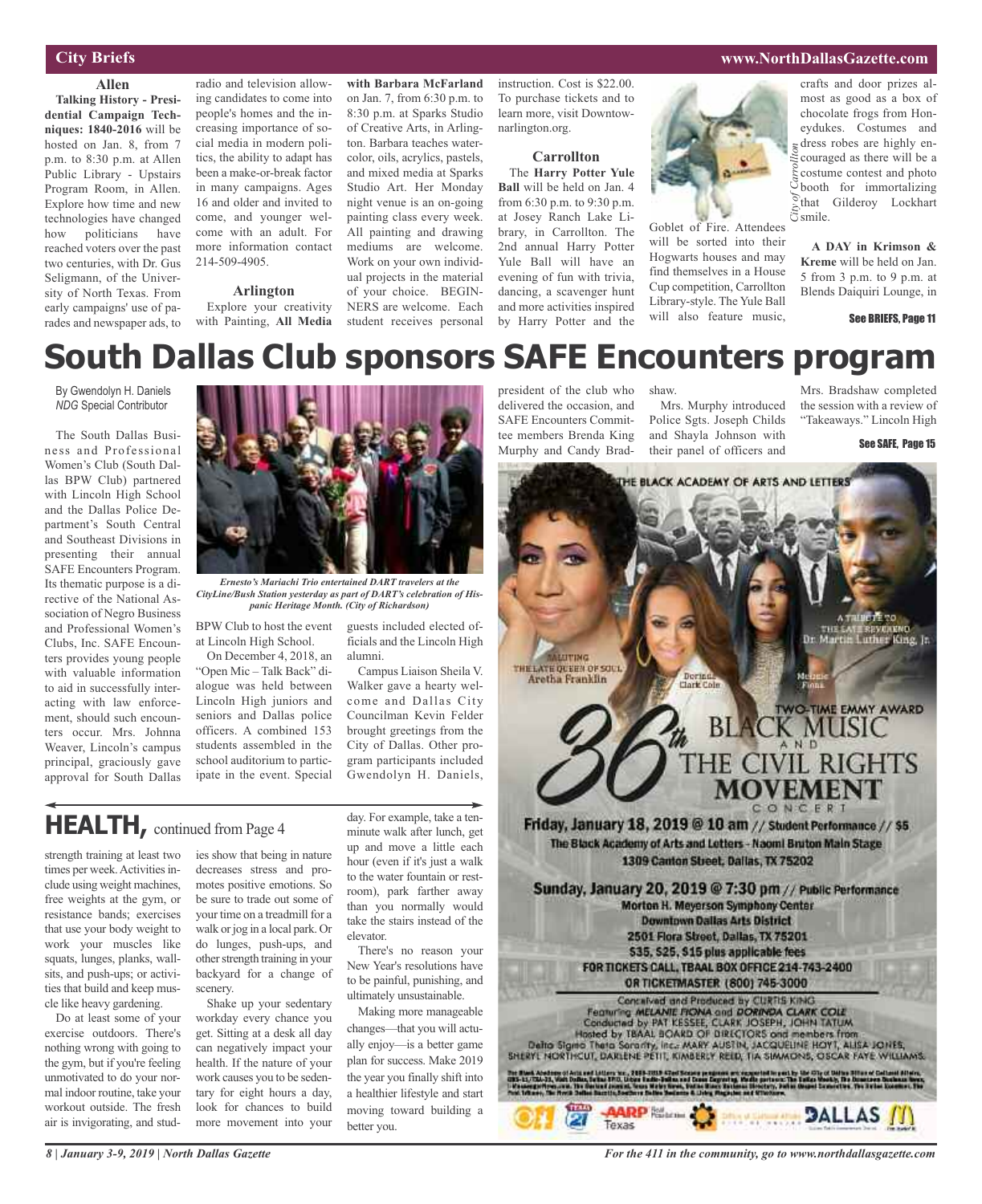## **Cowboys end regular season with win over Giants**

By Dwain Price NDG Sports

FRISCO – Since losing to the Seattle Seahawks, 23-14, up in the Pacific Northwest on Sept. 23 in the third week of the NFL season, a lot has changed for the Dallas Cowboys.

Most noticeably, the Cowboys had not yet made the trade with Oakland to acquire wide receiver Amari Cooper, who has been extremely key to the team's run to the playoffs. And the Seahawks?

Well, a week after upending the Cowboys, Seattle lost its best defensive back when Earl Thomas sustained a season-ending fractured left leg during a win over the Arizona Cardinals. Thomas was extremely key to Seattle's win over the Cowboys when

**SLAVI** 

living at Monticello.

AT JEFFERSON'S

PARADOX OF LIBERTY

African American Museum at Fair Park

**MONTICELLO** 

SEPTEMBER 22-JANUARY 21, 2019

Presented for the first time west of the Mississippi River, this landmark exhibition

uses objects from museum collections and archaeological excavations to examine slavery through the lens of Jefferson's plantation and the experiences of six families

FOR MORE INFORMATION AND TO PURCHASE TICKETS, GO TO MonticelloInDallas.com



*Ezekiel Elliott had a game off with the Giants, but will be back on the field for the playoffs. (Photo: Keith Allison / Wikimedia)*

angila ada

he intercepted two Dak Prescott passes and then took an impromptu bow towards the Dallas bench following his second interception.

But the stakes are now much higher for both teams when the Cowboys (10-6) host a wild-card playoff

game against the Seahawks (10-6) on Saturday at 7:15 p.m. at AT&T Stadium in Arlington. Still, the Cowboys haven't forgotten that Seattle held Prescott to just 168 yards passing and sacked him five times in addition to changing the game with those pair of costly interceptions.

**Elliot confident and rested** "We both are a different team, and there's been a lot of football since then," running back Ezekiel Elliott said. "A lot has changed for us, but just go out there and play our style of ball."

The Cowboys' style of ball mostly hinges on the play of Elliott, who rushed for 1,434 yards this year while winning his second NFL rushing title in the past three seasons. And Elliott was able to accomplish this feat despite resting and sitting out Sunday's wild 36-35 victory over the New York Giants in the regular season finale.

The rest for Elliott and some of his teammates will

enable the Cowboys to be a fresh group by the time they host the Seahawks. And in all, after starting the season with a woeful 3-5 record, the Cowboys went 7-1 down the stretch and are ecstatic they were able to earn their postseason papers by winning the NFC East.

"It's hard to make the playoffs in the NFL, so that makes the moment that much more important, but I live for these moments," said Elliott, who rushed for 127 yards on just 16 carries back in September against Seattle. "I can't wait to go out there and compete Saturday night.

"I believe we have the best defense in football and a pretty darn good offense – a lot of weapons. I think we have the right recipe to make some noise."

#### **Crawford grateful for answered prayers**

The Cowboys' recipe for winning this season can mostly be credited to the play of their stout defense. That's why they're celebrating the return of defensive end Tyrone Crawford, who sat out the game against the Giants after he was carted off the field and rushed to a hospital with a neck injury during the Dec. 23 victory against Tampa Bay.

Crawford's injury, diagnosed as a stinger, occurred on the second play of the game.

"At first I was scared be-

See COWBOYS, Page 12



### **Realizing the Dream Healthy Living Expo** Building strong, healthy communities -

physically, mentally, financially, spiritually, holistically and socially

### **January 21, 2019 African American Museum -Fair Park - Dallas, TX**

immediately following the Dr. Martin Luther King Jr. Parade

**Also enter the Sweet Potato Pie Baking Contest** 214-941-0110 10am for vendor or sponsor -6pm information



## **Enter to Win! Ticket Giveaway**

*NDG Entertainment Ticket Giveaway!!! Visit us on Facebook to win tickets to the the hottest events in Dallas/Fort Worth!!!!*

*Do you have an upcoming event? Contact NDG Entertainment at marketing@northdallasgazette.com*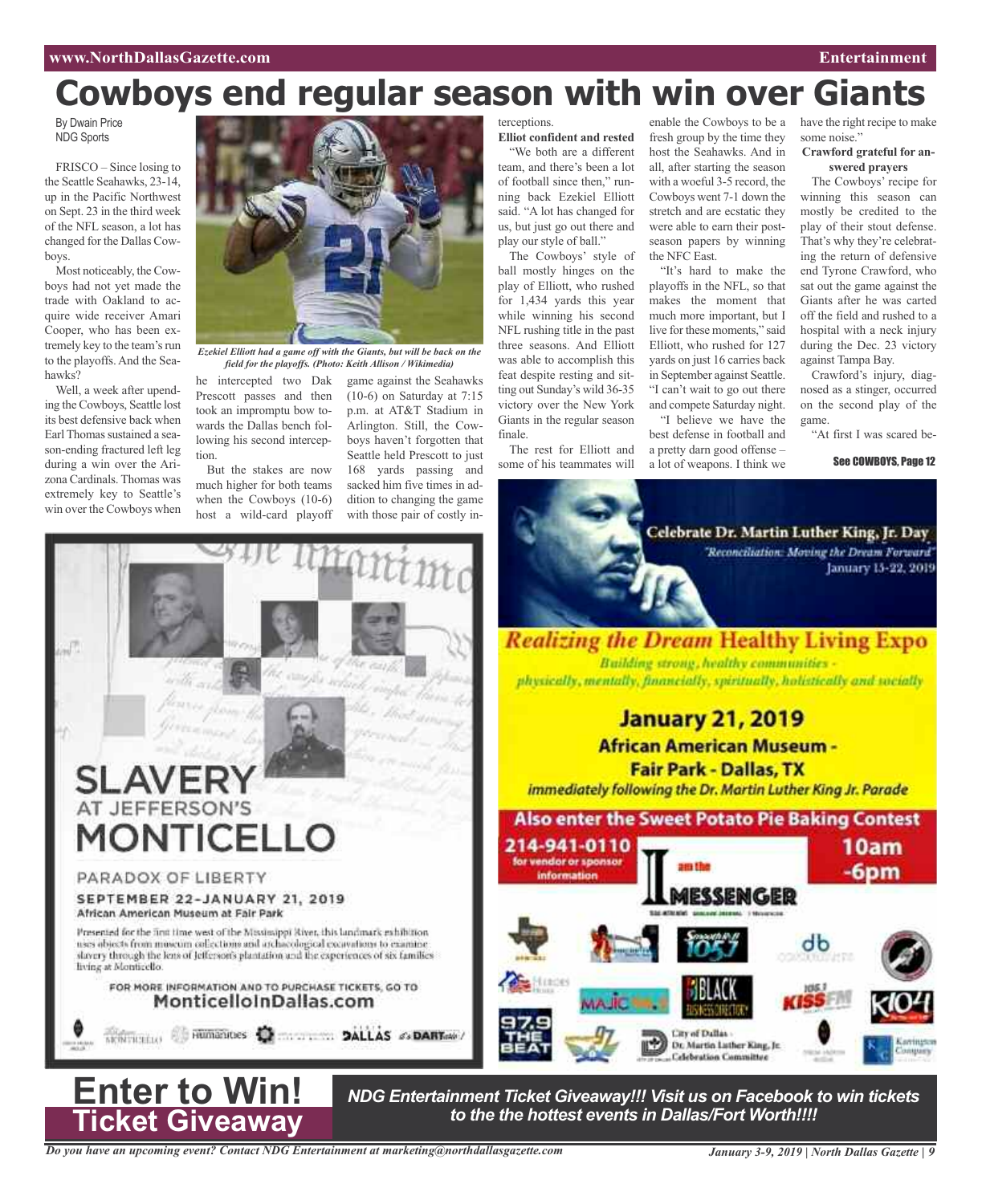## **DSM's The Phantom of the Opera production creates an incredible show**

By: Rachel Hawkins *NDG* Staff Writer

Andrew Lloyd Webber's *The Phantom of The Opera* at Dallas Summer Musicals is nothing short of fantastic. Set to run until Jan. 6, this new North American tour has been praised as "bigger and better than before", and it is easy to see exactly why. Recently we featured

Quintin Oliver Lee, the star of the show The Phantom. This week *NDG* takes a look at the experience of the latest production of one of the most beloved American musicals over the last three decades.

The new production, featuring a revolving set design created by Paul Brown, takes the musical attendees into the world of the Phan-

tom while it is consistently changing the background, multiple gorgeous costumes, fantastic lighting, and of course the famous chandelier.

While watching the performance, anyone in attendance will be captivated while watching the scenes change flawlessly. Of



See OPERA, Page 14 *The Phantom of the Opera company performs Masquerade (Image by Alastair Muir)*

## **NDG Entertainment: Sounds, stories and competition on ice**

By Tiffany Gilbert *NDG* Entertainment

Join the City of Lewisville for their weekly **Acoustic Jam Session** on Jan. 4, at 7 p.m. at MCL Grand, in Lewisville. Weekly open jam and song circle. All acoustic instruments and levels are welcome. All music genres are welcome. Acoustic Fridays are sponsored by the Visual Art League of Lewisville.

**Soundings: New Music at the Nasher Season, Some Favored Nook** will take place on Jan. 4 at Nasher Sculpture Center, in Dallas. This is a performance based on the correspondence and relationship between Emily Dickinson and abolitionist Thomas Wentworth Higginson. Higginson mentored Dickinson before she published her first book of poems, and the two wrote one another for 24 years. In 2017, their

writing was adapted into a receive a board book vermusical performance. Tickets are available at Nashersculpturecenter.org.

Enjoy Sweet story time with **Harold and the Purple Crayon** on Jan 5. from 10 a.m. to 10:45 a.m. at Sweet as Sugar children's boutique, in Dallas. This month, Sweet as Sugar will be doing a reading of Harold and the Purple Crayon. A select number of the first few attendees will

sion of Harold and the Purple Crayon, as well as a set of purple crayons. Parents in attendance will also be placed in a raffle for a \$50 Sweet as Sugar gift card! Be sure to RSVP on Facebook.

Take advantage of **Sunset Sundays** on Jan. 6 from 6 p.m. to 12 a.m. at Brickhouse lounge, in Arlington. Come join us for a great night of entertainment!

Geno Spears brings you the best in authientic Chicago Step then slide into an evening of live music with Mahogany - giving you the best in jazz and soul!

Don't miss out on the **Dallas Stars Watching** Party on Jan. 8, at 7 p.m. at Texas Live!, in Arlington. When the Stars are on the road, join Jeff K, Michael Gruber and the Dallas Stars Ice Girls at the official watching parties. You'll re-



ceive food and drink specials and have the chance to win autographed Stars memorabilia and merchandise. For more information, you can visit https://www.nhl.com/stars/f ans/watching-parties.



*10 | January 3-9, 2019 | North Dallas Gazette*

*Do you have an upcoming event? Contact NDG Entertainment at marketing@northdallasgazette.com*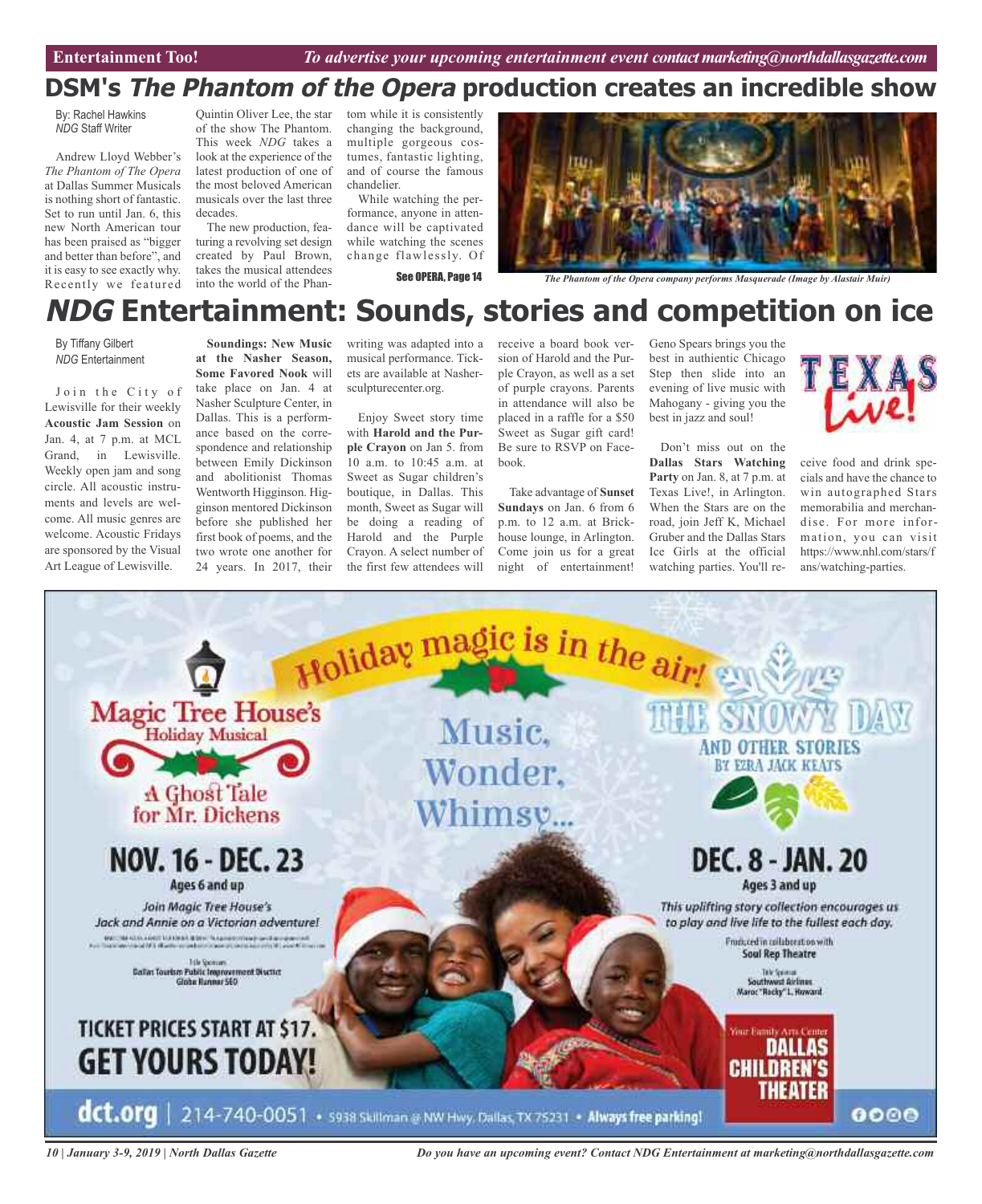## **Money resolutions to make with kids in January**

Each year millions of people around the world create New Year Resolutions in hopes of improving their lives. Some of the most popular resolutions are usually related to being physically and mentally healthy, like losing weight, stopping smoking or taking up meditation. Other people plan to be more financially responsible for saving more and spend less. This is a great sentiment, but not a very good resolution because it isn't specific and doesn't even come close to addressing the financial challenges Americans face each year.

According to Financial Literacy Around the World, a Standard and Poor's Rating Services Survey, the U.S. ranks 14th in financial literacy. It is not very surprising that other countries are doing it better when you



consider other statistics about U.S. financial habits. Nearly 60 percent of investors ages 18 to 34 say they already have taken money from their retirement account, according to research from E-Trade Financial. 77 percent of adults live in states that score a D or F grade in personal finance comprehension, based on data from The Center for Financial Literacy at Champlain College. And, over half of the states don't require kids to take a personal finance course in

school.

Instead of adults just making resolutions to improve their financial choices, Gregg Murset, CEO of BusyKid, recommends getting the entire  $\frac{1}{2}$  family involved in 2019. Not only can family members help keep each other on track, making financial resolutions together creates an opportunity for parents to instill good habits and teach their kids about money management.

### **Recommended Financial Resolutions**

**Skip Paper for Plastic** – A recent survey of 1000 consumers showed that 88 percent used a debit or credit card when making most purchases. Sometimes though, cash is just less convenient and it can be harder to keep track of where you are spending your money. If

a solid Black state with a

## **LIVING,** continued from Page <sup>1</sup>

restore the dignity of the Black race in America and around the globe. Racism is not limited to the United States, and today we hear how China, India and other nations are taking over Africa economically. The fate and survival of Black people in America is inextricably linked to Black people in Africa, the Caribbeans and around the world.

"Great men like Marcus Garvey, W.E.B. Du Bois, and Malcolm X all knew that a people are only respected when it has a nation worthy of respect. They knew that for us to reclaim power we must first reclaim dignity, and that comes through the construction of

## **BRIEFS**, continued from Page 8

Carrollton. You are invited to experience a DAYtime event to celebrate the Founder's Day of the Gentlemen of Krimson and Kreme. Enjoy a hidden getaway at Blends Daiquiri Lounge where you will experience great vibes and your favorite libations. From New Orleans inspired Daiquiris, to great food, an upstairs cocktail lounge, a hookah lounge with great music provided by KAPsi's DJ Klassik creating the perfect scenario to connect with other in the know professionals. Be sure to dress in casually stylish attire. FREE admission with RSVP, free parking, full dining menu, drink & food specials, 2 floors to mingle. For more information visit https://KrimsonandKreme-

### **Dallas**

Dayparty2.eventbrite.com.

Enjoy the last day of **The Trains at Northpark** on Jan. 5, from 10 a.m. to 5 p.m. at NorthPark Center, in Dallas. Benefiting Ronald McDonald House of Dallas (RMHD), and presented by Bank of Texas, The Trains at NorthPark will mark its 20th year at NorthPark Center with more than 750 railcars on a 1,600-foot elaborate configuration of tracks and scenes. Each year, the beloved holiday experience

demonstrable level of development and prosperity – and which can stand as a powerful advocate for the global Black," states Obioma. It is time for Blacks in America to operate with re-

spect, and work with a formative and functional Black Agenda. It is time to speak with one voice and in our community focus on: • Education

welcomes more than 70,000, and has helped raise more than \$13 million for RMHD since its original run in 1987. The Trains at NorthPark features cityscapes like Dallas, replete with the Margaret Hunt Hill Bridge and Fair Park; New York with Times Square and Grand Central Terminal; Washington, D.C. with The White House; and San Francisco's Golden Gate Bridge. Other highlights include New England's fall foliage, the Grand Canyon, Garden of the Gods, Mount Rushmore and Route 66. The charming exhibit has been seen by around two million since its original run over 30 years ago. Tickets start at \$7.

you're using plastic, choose your debit card as much as possible. Since it's "realtime spending", you'll be able to manage your money better, as well as, not be surprised by a growing credit card payment each month.

**Invest Something –Anything** –According to Gallup in 2016 only 52 percent of U.S. adults owned stock, including individual stock, a stock mutual fund or a selfdirected 401(k) or IRA. You don't have to be incredibly wealthy to be an investor. There are even programs that allow you to invest by rounding up purchases off debit cards. Start small and do some research on what's best for your situation. It's also important to get your kids involved in investing as well so they aren't afraid. BusyKid allows kids to use their allowance to buy real

• Jobs and employment • Criminal justice

- Health
- Economics
- Politics and voting
- Housing and environment, and

• Family

The buying power of the African American community is \$1.1 trillion, but it only circulates 6 hours in our community, and the Asians keep a dollar in their

Don't miss out on the **Apple " cookie " decorating station at the Dallas Farmers Market** on Jan 5, from 12:30 p.m. to 1 p.m. Bring the family to shop the market. Each Saturday in January, Natural Grocers' nutritional health coach will be leading an Apple "Cookie" Decorating Station, plus a walk around tour of the weekend market, 12:30-1pm, in the Shed. Start the year on the right foot with a lesson in healthier food choices.

### **Garland**

The **Trivia Factory** at Bar Louie Firewheel Town Center will hold their weekly Monday event on shares of stock.

**DIY More** – Americans spend an average of \$2,000 a year for someone to handle a project that might be handled by another workforce – your kids. Whether it's basic landscaping, shoveling snow, cleaning the house or skimming the pool, paying someone else to do these projects add up quick. It could be better to put the "home team" on the projects to keep costs down, build work ethic in your kids and allow them to earn some money to manage.

**Give Time** – While charity organizations certainly appreciate financial donations, your time is also valuable. If you cannot afford to donate money to a local charity, volunteer instead. Recruit friends and family to volunteer with you to make the experience a

community 120 times longer than African Americans. The Jewish keep the dollar in their community for 20 days, and the dollar in the White community circulates 17 days.

In 2019, the challenge for Blacks in America is to work together with a Black united front and depend on each other based on a Black Agenda. We can no longer think our government under

Jan. 7, from 7 p.m. to 9 p.m. at 340 Coneflower Dr, in Garland. Trivia is free to play and we'll be giving away gift cards for the top teams at the end of the night.

### **Grand Prairie**

**Adopt-A-Stream - Fish Creek Cleanup** will be held on Jan. 5, from 10 a.m. to 12 p.m. at Fish Creek Linear Park, in Grand Prairie. This is a land-based cleanup. Lunch will be provided for participants registered by the Thursday before the cleanup. Be sure to wear long pants, layers appropriate for weather, closetoed shoes or rain boots, and sunscreen and insect repellent. For more informa-

shared reward. Look to volunteer off-season or at places that don't receive much attention. Everyone wants to serve meals at Thanksgiving or Christmas, but you can do the same any of the other 363 days of the year.

**Marketplace**

**Set Real Goals** – When you are just saving to save it can be hard to stay motivated. Choose a big personal goal or an experience for your family that you want to accomplish this year. Write it down, print out photos that represent it and hang a sign somewhere you will regularly see it. Making your goal tangible can help you stay on track and motivate you to say no to going to the movies, buying new shoes that you do not need or other small, dispensable purchases.

Trump is working to save the Black Race, we must save our self.

Our dignity and respect must begin as Black people in our families, and then our community, our country, and then the world. The great W.E.B. DuBois says, "The problem of the twentieth century is the problem of the color line," and nothing has changed in the 21stcentury.

tion contact: KGPB Coordinator, 972-237-4546 or alindbergh@gptx.org.

### **Irving**

Join Irving seniors as they celebrate an **Elvis Party** on Jan. 8, from 10 a.m. to 11:30 a.m. at Heritage Senior Center, in Irving. Irving seniors are invited to get "All Shook Up" at this rockin' party celebrating the birthday of Elvis Presley. Enjoy a live performance by an Elvis impersonator, music, cake and lots of fun. Registration deadline is Jan. 4. Cost: \$5 for Heritage members; \$8 for non-members. For more information contact (972) 721-2496.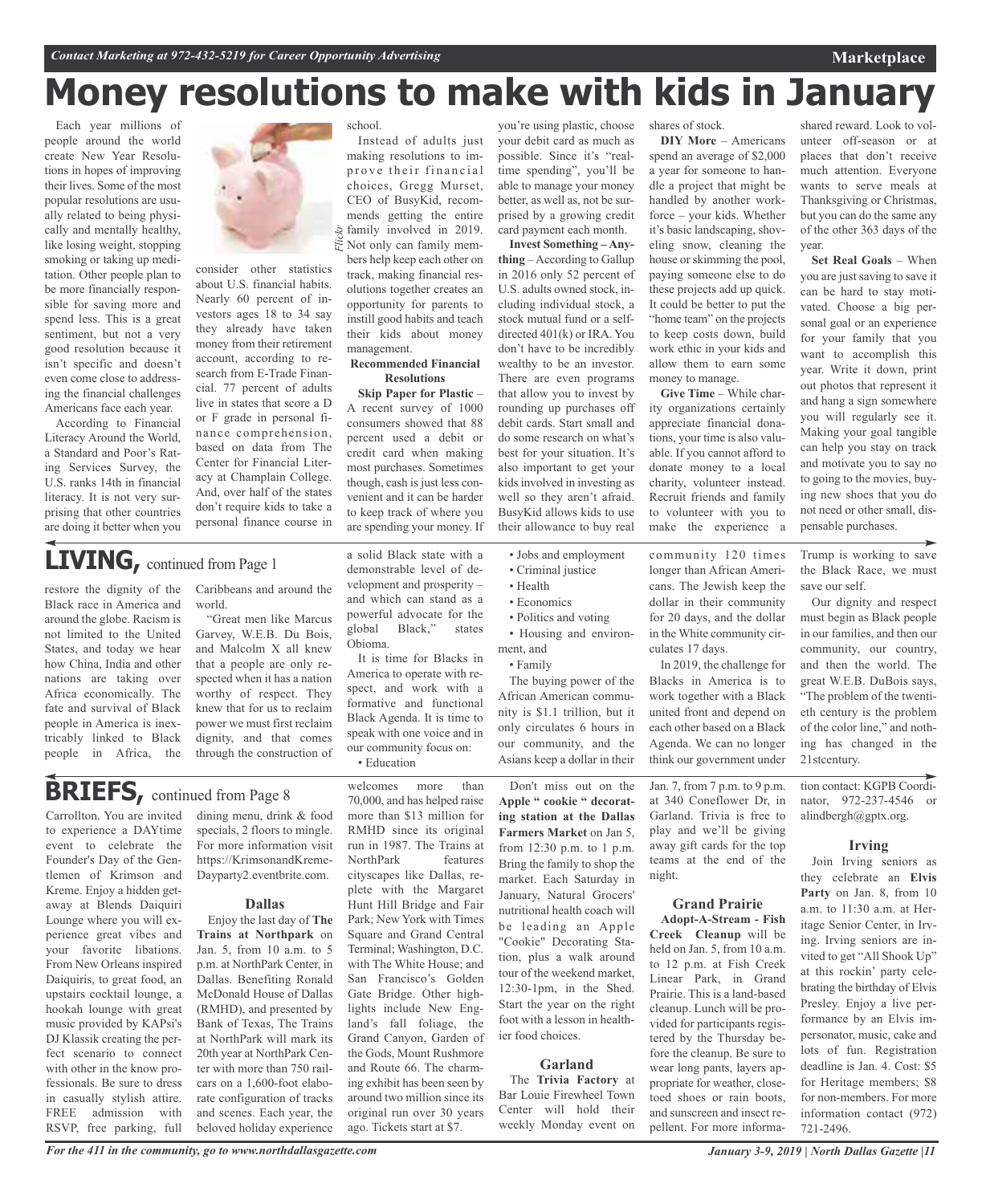## **Women are changing the face of the once male-dominated funeral industry**

By Stacy M. Brown NNPA Correspondent

For many, when there's mention of singer Monica Brown, her hit songs like "The Boy is Mine," and "Miss Thang," might come to mind first.

For others, her stellar acting career with small and big roles in "New York Undercover," "Living Single," and the 2018 reality television show "T.I. and Tiny Family and Friends Hustle," also come to mind.

But, it's Brown's other profession that – until recently – received little fanfare.

"When I'm there, I'm not 'Monica the artist,'" Brown said on a recent broadcast of her reality show. "I'm a mortician."

The 38-year-old Grammy and Billboard Award winner is among a growing number of women who are beginning to overshadow the typical "man in the black suit" funeral director.

"It's far more than a job, it's all-day, it's emotional and it's far more than you just go to work and come home and that's it," said Alyssa George, who just finished

cause I heard a sound, and obviously when something happens in your body you can hear it loud," Crawford said. "I was scared until I moved my fingers and my legs, then I thought I was al-

**COWBOYS,** continued from Page <sup>9</sup>

"But then they told me about moving your neck you could possibly break it, so I got a little worried back in the ambulance again. But as soon as they told me everything was good, I just prayed

The Cowboys are thankful

and said thank you."

right.



*Many are not aware that singer Monica Brown has a second career as a mortician. (Photo: MadameNoire / Courtesy)*

her internship on her way to becoming a funeral director.

George works under Patricia Marchesani, the funeral director, owner and supervisor at McCausland, Garrity, Marchesani in Glenolden, Pennsylvania.

She's one of several in Delaware County.

"I definitely think the profession is changing. It's more female than it's ever been, and I really can't tell you why; maybe it's because we didn't have a way in earlier, but it seems like we're doing a lot of good work now," George said.

Funeral directors, also sometimes referred to as un-

they're playing the Sea-

dertakers or morticians, help families plan funeral services. They then carry out those services, according to a job description on study.com.

Most funeral directors are practicing embalmers, which means that they prepare and preserve the body before internment.

Common duties of funeral directors include meeting with families, helping families plan services, embalming and preparing bodies, planning and organizing wakes and memorial services, placing obituary notices in newspapers and handling paperwork.

he's a great quarterback.

"He commands that offense and he's been commanding that offense for a while. So, when you think of him you can only think of a winner."

#### **Prescott seeking his first playoff victory**

Of course, on the flip side, Prescott surprised everyone when he not only played in Sunday's meaningless game against the Giants, but he played the entire game and completed 27 of 44 passes for 387 yards and four touchdowns.

That includes scrambling

ward to seeing the students Victoria Neave created a Sexual Violence Task Force **HB524,** continued from Page <sup>5</sup>

engage in the legislative process to resolve this issue via HB 524 so it does not happen again," says State Representative Victoria Neave.

In April 2018, State Rep.

hawks this time in Arlington. They're also thankful for Crawford, who they desperately need so he can help them put some pressure on Seattle quarterback Russell Wilson. In their earlier Cowboys-

Seahawks matchup this year, Wilson was 16-of-26 for 192 yards and two touchdowns, and also was sacked twice.

"He's explosive," cornerback Jourdan Lewis said. "He makes explosive plays, he gets out of the pocket,

composed of subject-matter experts in various fields, including law enforcement, universities, hospitals, and survivor advocates in order to generate legislative solutions to address sexual violence in our state.

In July 2018, the Sexual Violence Task Force heard from experts and discussed the specific issue that can be solved by HB 524 and other issues related to campus sexual assault. State Rep. Neave will be filing addi-

To become a funeral director, individuals need to complete a 2- or 4-year program in mortuary science. Typical courses in such a program include physiology, anatomy, embalming techniques, pathology, restorative art, accounting and client services.

All 50 states also require funeral directors to be licensed, which generally requires at least two years of education, one year of apprenticeship and a passing score on a state examination, according to study.com, which notes that the U.S. Bureau of Labor Statistics projects employment to grow in that field by 7 percent through 2024.

Because funeral directors, whose median income is \$48,490 annually, interact with the families of the deceased, it's important that they are compassionate and empathetic.

"You have to be able to put yourself out there and understand that you have to put other people's needs before your own," George said. "It's not to be taken lightly where you can just jump into the profession just because it might be a steady career or a

and throwing a picture-perfect pass that Cole Beasley leaped and hauled in for a 32-yard touchdown on fourth down which got the Cowboys within 35-34 of the Giants with 1:12 remaining in the game. Prescott then tossed the winning twopoint conversion to Michael Gallup.

"I thought it was a pretty remarkable play by our quarterback and our receiver," coach Jason Garrett said. "Obviously, they put some pressure on (Prescott) and he had to get out of the pocket. "Dak does such a great job

tional legislation to address domestic violence, the rape kit backlog, and other critical issues studied by the Sexual Violence Task Force. "After analyzing this

issue and listening to students, Title IX coordinators, and survivor advocates who visited with our Sexual Viogood job because there's so much more.

"You have to understand your community and be a huge part of that community and you have to be giving by nature because that's what you're doing, giving."

In a published interview earlier this year, Jan Smith, a funeral director in Indianapolis and a spokeswoman with the National Funeral Directors Association, said she's been in the business 20 years and recalled that there were just a few women then.

"Today… more than 60 percent of students are female," Smith said.

"Women bring a level of compassion. For me to sit down with a mother who lost her child, I can connect on a different level than a man can, just being a mother myself," she said.

Elizabeth Fournier of Cornerstone Funeral Services in Boring, Oregon, has served as the one-woman funeral service in that town for 13 years although she started in the industry nearly 30 years ago.

"When I first stepped into thisindustry, I was a 22-year old woman and no one else in the place resembled me. It

moving in the pocket, he does such a great job keeping his eyes up and making those throws on the run. But one thing you have to understand when you have a movement quarterback like that, there are a lot of good plays that he makes too, and certainly that was as good a play as I've ever seen him make, and (Beasley) made a big-time catch on the other end of it."

For Prescott, the game against the Giants was more about maintaining his rhythm with the playoffs just around the corner.

lence Task Force, I am filing this much-needed legislation to ensure that universities have the information necessary to protect Texas college students from sexual predators," said State Rep. Victoria Neave. "When parents send their daughters and sons to college, they do

was very uncommon to find a young woman in this profession as it was primarily men or sons of funeral home owners who followed in the footsteps of their father," Fournier said.

"As you are aware, this has changed throughout the years. Our local mortuary college had nearly every seat filled by a female student. And it is the females who are getting a hold of me to apprentice or to learn from a woman who has been in this industry since the old boy network," she said.

The reason for the shift is because of where we are as a culture, Fournier continued.

"I happen to be in Oregon where the cremation rate is 80 percent. This means a woman doesn't have to go to school to become an embalmer; she can just meet with families and stay in the funeral home," she said.

"Also, a lot of funeral homes are no longer the large homes owned and ran by families. The business has morphed into small leaseowned spots inside strip malls, as well as licensed funeral directors working out

See FUNERAL, Page 14

"I wasn't coming out there saying I needed to prove people something," Prescott said. "I was coming out there to try to get a win, simple as that. Get a win for our teammates and keep this momentum going.

"If anything, just show the guys how much winning means to me no matter the circumstances, meaningless or not. That's the only thing that was important to me."

The next thing on his calendar that is important to Prescott? Getting his firstever playoff win with a victory over the Seahawks.

it with an expectation that they will be learning in a safe environment. HB 524 will help decrease the risk that Texas students will be exposed to sexual offenders who may have transferred schools to avoid the consequences of their violent acts."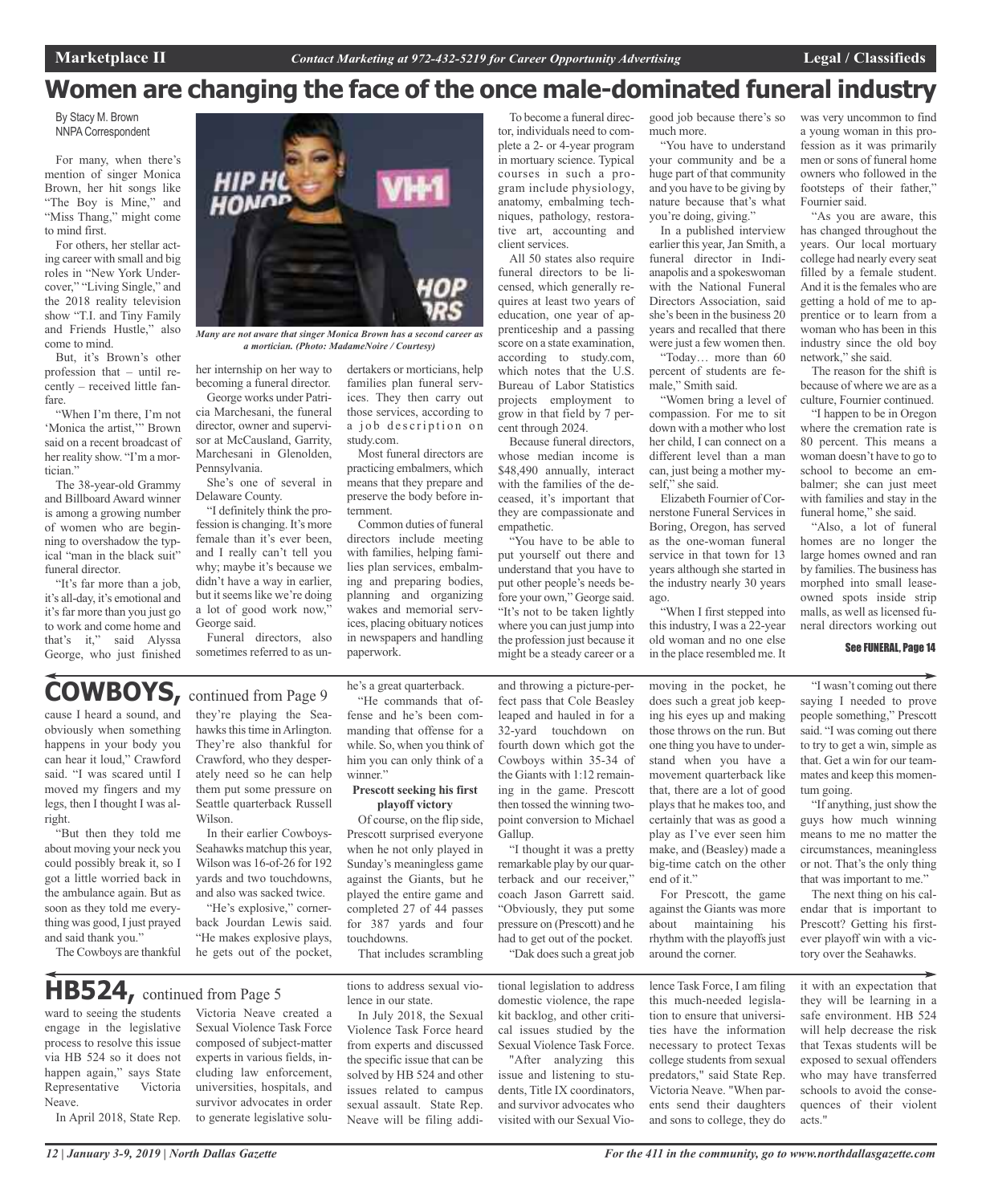will be held on Feb. 13, from 11 a.m. to 2 p.m. at Holiday Inn Arlington NE-Rangers Ballpark, in Arlington. Open the doors of opportunity when you meet and interview with the top hiring companies in Arlington. This career fair will allow you to learn about the businesses that are hiring and what their hiring needs are. To register and find out more, visit Eventbrite.com.

**Feb 27 Dallas Job Fair** The Dallas Job Fair will be held on Feb. 27 from 10 a.m. to 2 p.m. at Embassy Suites Dallas Market Center, in Dallas. Open the doors of opportunity when you meet and interview with hiring managers at companies ranging from small local businesses to Fortune 500 corporations. This career fair will allow you to learn about the businesses that are hiring and what their hiring needs are.

## **Upcoming DFW area job fairs**

### **Jan 8 Hospitality Hiring Event**

The Hospitality Hiring Event will be held on Jan 8, from 10 a.m. to 2 p.m. at 3020 N Westmoreland Rd, in Dallas. Goodwill is hosting a hospitality hiring event at Goodwill Industries of Dallas. Charleston and Dallas Methodist Hospital Systems are hiring for hospitality positions: Cooks, food service workers, and general utility worker. For more information, and to register visit Eventbrite.com.

### **Jan. 9**

**Dallas Sales Job Fair** The Dallas Sales Job Fair will be held on Jan. 9, from 9:30 a.m. to 1 p.m. at 4099 Valley View Lane, in Dallas. Hosted by HireLive, this is a national career service company specializing in Sales, Retail and Management Career Fairs, and has more than a decade of experience in connecting job seekers with industry leading companies that are currently hiring. This is your opportunity to interview face to face with 15+ Fortune 500 and Industry Leading companies seeking talented, experienced and enthusiastic sales, retail and management candidates. To learn more visit



#### Eventbrite.com.

#### **Jan 12 Profession Pursuit Job Fair**

The Profession Pursuit Job Fair will be held on Jan. 12 from 11:30 a.m. to 5:30 p.m. at the center court in Irving Mall. Sponsors will include: Desoto ISD, UPS, Fedex, Active LLC, YesThrive, and more. For more information visit Eventbrite.com.

#### **Jan 17 MLK Celebration Job Fair**

The MLK Celebration Job Fair will be held on Jan. 17 from 10 a.m, to 2 p.m. at your nearest workforce center. RSVP now and get connected. Multiple employers will be available to meet you and conduct onsite interviews. Save time by registering in www.Workin-Texas.com today and bring your WorkinTexas confirmation page to the event for a faster check-in!

**Jan 19 Schneider - Driver Recruiting Event** The Schneider - Driver

Recruiting Event will be held on Jan. 19 from 9 a.m. To 1 p.m. at Comfort Inn Dallas Park Central, in Dallas. You will have the opportunity to speak to one of their knowledgeable and personable recruiters about obtaining a CDL, driving opportunities, pay and benefits, military programs, requirements, terminology clarification, and any other questions you may have. For more information visit Careerbuilders.com.

### **Jan 23 Dallas Job Fair**

The Dallas Job Fair will be held on Jan. 23 starting at 6 p.m. at Hilton Garden Inn, in Irving. Be sure to arrive on time, dress business professional, bring 10 to 15 copies of your resume, and display an engaging attitude. Sales and marketing professionals of all skills are invited to attend. For more information, visit UnitedCareerFairs.com.

### **Jan 24**

**Dallas Job Fair** The Dallas Job Fair will be held on Jan 24 from 11 a.m. to 2 p.m. at Double-Tree by Hilton Hotel Dallas Market Center, in Dallas. Open the doors of opportunity when you meet and interview with the top hiring companies in Dallas. This

career fair will allow you to learn about the businesses that are hiring and what their hiring needs are. Tired of sending your resume over the web to get no responses back? Put a face with a name and make a great first impression. Register today at Eventbrite.com and you could get hired live at the next career fair in Dallas.

**Jan 31 Dallas Career Fair**

The Dallas Career Fair will be held on Jan. 31 from 11 a.m. to 2 p.m. at Plano Event Centre, in Plano. You'll meet face-to-face with hiring decision-makers from some of the areas top employers. Dress professionally and bring plenty of resumes, because they're here to hire. Walk in and start interviewing, it's that simple. Save time, money and effort interviewing with multiple companies in one day at one location. Many of these companies have several openings and are eager to meet with you. You're no longer just a piece of paper. Attend the career fair and get in front of decision makers. To register and for more information visit choicecareerfairs.com.

**Feb. 13 Arlington Job Fair** The Arlington Job Fair

419 E. Hwy. 80, Mesquite, TX 75150 Tel: (972) 289-0723 Fax (972) 216-5637 www.tiseopaving.com

Performing Concrete Street Paving in the Metroplex Area We Accept Subcontracting Bids For All Public Works Projects in the Dallas Area.

ment Mechanics

**Equal Opportunity Employer** 



**Attention Suppliers of Goods, Services and Construction Review Competitive Opportunities at https://garlandtx.ionwave.net www.garlandpurchasing.com**

GARLAND

*The City of Irving does not discriminate on the basis of race, sex, religion, age or disability in employment or the provision of services.*

**Paid Internship opportunity for writers, college students in the Dallas Area**

The *North Dallas Gazette* has an internship

position available. The goal is to provide students and aspiring writers an opportunity to gain published clips, experience and professional feedback.

The position is for up

to 20 hours a week at \$8.00 per hour. Applicants must have reliable transportation.

**Send resume and writing samples to: businessoffice@northdallasgazette.com** Tired of sending your resume over the web and not receiving any responses back? By attending this event, you will be able to meet directly with hiring managers and get instant feedback on your resume and possibly even be hired on the spot.

### **March 30 Teacher Job Fair - Plano ISD**

The Teacher Job Fair will be held on March 30, from 9 a.m. to 11 a.m. in Plano. Candidates must complete an online application to register for the event on the Plano ISD employment website. All 72 elementary and secondary campuses in the District will be there with staff to speak to those interested in teaching and other professional opportunities. To to receive an entry ticket to the job fair. Visit https://www.pisd.edu/page/ 5495 for all the details.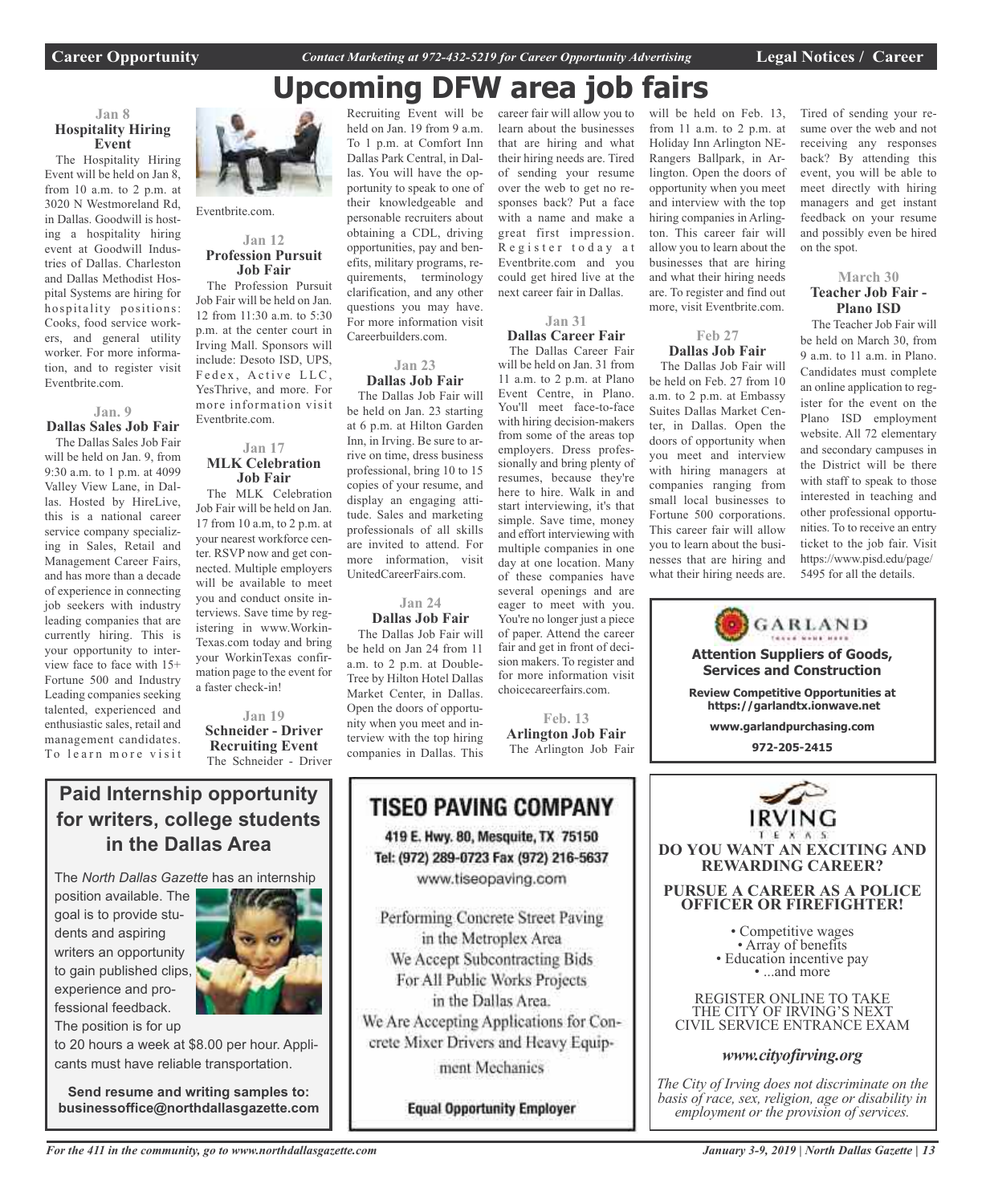### **Church Happenings** *For non-profit advertising rates, contact NDG Marketing at 972-432-5219*

**BETHEL BIBLE FELLOWSHIP, CARROLLTON (A NEW PLACE TO BELONG)**

*NOTICE: This time of the year, especially, Pastor Woodson serves the community by providing "Professional Therapy and Counseling Services" on a "Sliding Fee" scale. To schedule*

of their own homes because they can outsource most items needed. This also allows a lot of women to be involved because this industry is no longer a business handed down from fathers to

"It's very rare to see that lineage in a funeral home

Further, Baby Boomers are gravitating away from traditional funerals, favoring

sons.

any longer."

*an appointment call the Pastoral Counseling Center at 972-526-4525 or email the church at www.bethelbiblefelloswhip.org*

**Sunday, 9:45 a.m.** Please join us in our quiet time, "Prayer and Meditation" followed by Morning Worship. You will be blessed and inspired as we celebrate service to God, our commu-

cremations and celebrations of life, said Alison Johnston, the CEO and co-founder of Ever Loved, a website where individuals can plan funerals

"This shifts the role of the funeral directors away from body preparation tasks, like embalming, and more toward event planning and family support, two areas that women have traditionally gravitated toward,"

and memorials.

**FUNERAL,** continued from Page <sup>12</sup>

### Johnston said.

nity and all mankind.

**Wednesday, 7 pm** Join us in the New Year for Wednesday's Prayer and Bible Study Class with Senior Pastor Woodson, Pastor Larry Gardner and others as we complete the book "Boundaries" when to say yes or how to say no by Dr. Henry Cloud and Dr. John Townsend with supporting

Women are also finding themselves drawn to this world as something that may at first seem natural to them, and finding that there is now space for them to get into it, said Amber Carvaly of Undertaking L.A., a funeral home in Los Angeles.

"They have taken care of children or parents and see funeral directing as something they may be good at because of their past experience. However, after running chapters and verses. Spiritual maturity is God's desire for you; it's Time to Grow in the Word of God.

Dr. Terrance Woodson, Senior Pastor 1944 E. Hebron Parkway Carrollton, TX 75007 972-492-4300 www.bethelbiblefellowship.org

my own business I can tell you that the women that succeed do so because they are marvelous women of determination and are healthy whole humans with good boundaries and the ability to not take grief personally," Carvaly said.

Finally, Funeral Celebrant Pam Vetter said the days of expensive cookie cutter renta-minister and insert-a-name funeral services are hopefully nearly over as families are demanding more per-

**IRS Problems?** 

**FELLOWSHIP CHRISTIAN CENTER CHURCH IN ALLEN "THE SHIP"**

### **Sunday, 9:45 a.m.**

You are invited to join us in our Sunday Morning Services as we praise and worship God in the Joycie Turner Fellowship Hall, followed by

sonal, caring service from funeral homes. "If funeral homes want to

stay in business, they've realized that they need to diversify their staff. They've also realized that they've needed to diversify funeral service offerings by making the experience of saying farewell to a loved one both personal and honorable," Vetter said.

Spending time with a family, listening to stories, playing favorite music, and our Worship Services; and bring someone with you, you will be blessed. It's for God's glory and honor.

Dr. W. L. Stafford, Sr., Ed. D. Senior Pastor 2450 K Avenue #300 Plano, TX 75074 972-379-3287 www.theship3c.org

adding an overall personal theme that connects to the deceased makes all the difference in the world to grieving families, she said.

"Families will remember a funeral service for decades to come because you never forget the day you say goodbye. The funeral service needs to be memorable and part of that effort is connecting with your families. That need is being met by bringing in and training a more diverse staff."

NDG now has a "Special Advertising Package" for churches and non-profit organizations that need to let the community know about your Special Event.

### Opportunity You Can Measure...

### **Church Events**

- Church Anniversary
- Pastor's Anniversary
- Women's Day
- Men's Day

### **Non-Profit Org. Events**

- Fundraisers
- (Concerts)
- Special Events
- (Personal or Community)

### Special Rate \$199

(Black & White, per insertion) Ad size - 4.905"x 6"(Quarter Page, B&W) (NOTE: Color Ad \$75 extra per inserion) Production disclaimer - NDG ad meake-ready is not included in promotion. Layout/production of "copy ready"ad will be a nominal extra cost. E-mail ad copy to: Marketing@NorthDallasGazette.com or call our Marketing Department today! 972-432-5219



### course, the well-known **OPERA,** continued from Page <sup>10</sup>

chandelier remains a prominent element of the production. In fact, it hangs right over in the middle of the audience.

The costume design was created by Tony Award winning Maria Björnson. All of the original costumes feature elaborate distinction, from the First Act when the opera's items are put up for sale, to the Second Act when the full company performs "Masquerade." Almost every scene featured in the production includes several new costumes, viewers can only imagine how many team members it takes behind the scenes to complete the quick outfit changes.

But the set designs and the costumes could not shine without the proper lighting. Created by Tony Award winner Paule Constable, the lights capture the sparkling chandelier and sets the mood for the underground river leading to the Phantom's lair with the fire rising out of the ground. Throughout Paule's creation is nothing short of amazing.

So whether you are excited for an opportunity to

*14 | January 3-9, 2019 | North Dallas Gazette*

listen to the classic songs performed live by the talented cast to the fast-paced scene changes, or even lighting and special effects to happen all around you, The Phantom of The Opera is the musical for you.

**Call Kedra** 469.449.9833 Kedra A. Flowers CPA PC www.**IRSsafe**.com

### **Cemetary Space Broker will make you offer on your cemetery plot**



• Inherited plot and can't sell it? • Bought plot years ago and your plans have changed? • Singles space or Side by Side spaces is okay. We will make you a "cash offer" on your cemetery plot today! If you get voice mail-leave message phone number and information on cemetery space. We will get back to you

**Call Us Today!!!!!!!! 972.432.5219**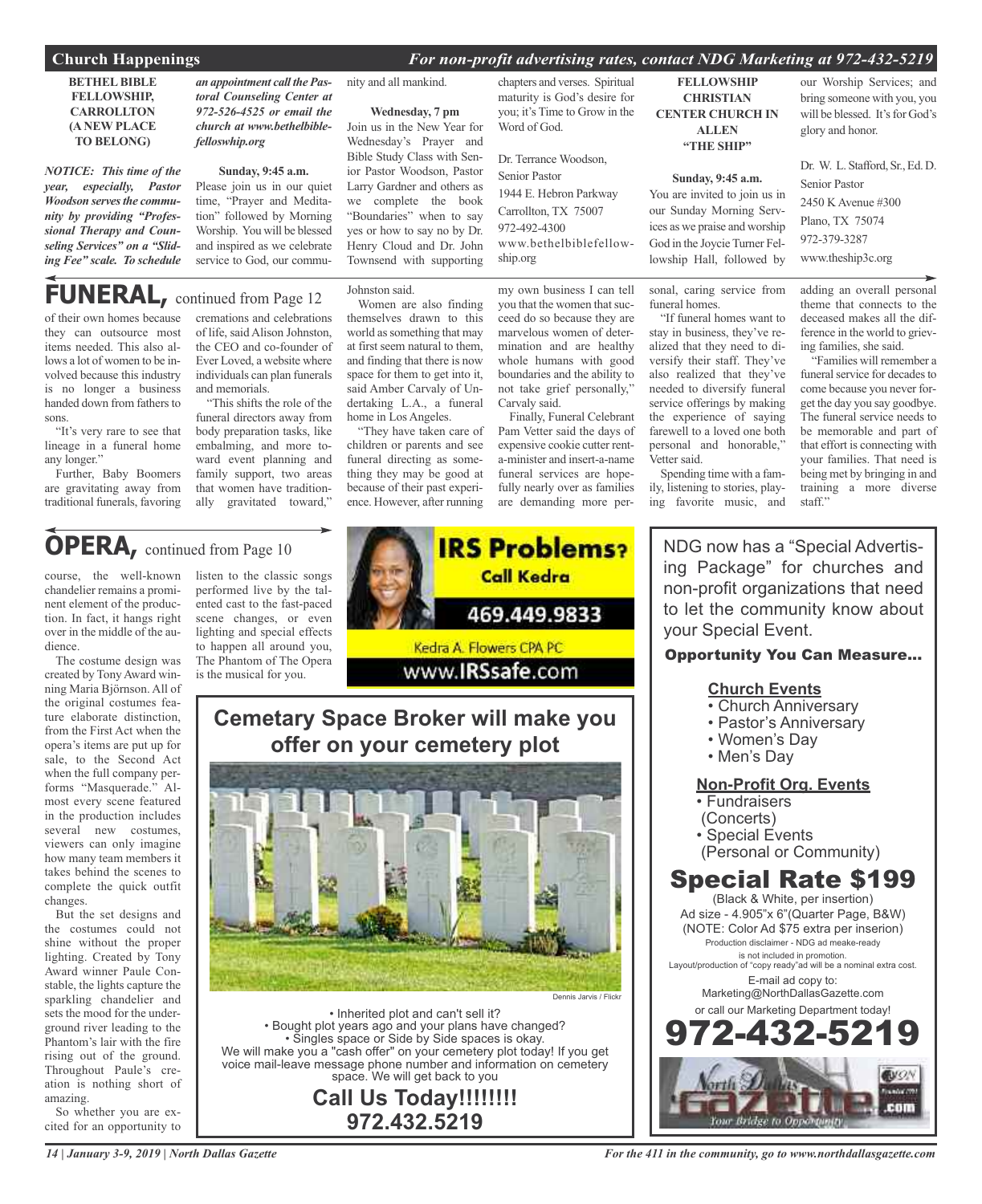

*Send email to: businessoffice@ northdallasgazette.com to sign up for Sister Tarpley's weekly electronic newsletter.*

*"Where there are no oxen, the manger is empty, but from the strength of an ox comes an abundant harvest."* (**Proverbs 14:4**)

When Jesus came into this world, He chose to be born in a most unusual place, a manger. It was no more than a livery stable with goats, oxen, and other livestock animals. There is a distinctive characteristic about a place like this. It is filled with odors and dung from the animals. God seems to work best among the unpleasantness of circumstances. In fact, "where there are no oxen, the manger is empty." What is this really saying? It is believed by many to say that in order for Jesus to be present, we must invite those things that bring with them "messes to clean up." God works among the messy things in our lives. And from these messes come an abundant harvest. This is what He did with all His



### continued from Page 8

School's JROTC and the marching band opened the program with the posting of colors and "The Star-Spangled Banner."

SAFE Encounters was created and implemented in 2015 by Dr. Lavern J. Holyfield who serves as the Association's National First Vice President. Dr. Holyfield is responsible for directing the organization's programs that are presented yearly across the nation.

For more information on the South Dallas Business and Professional Women's Club, Inc., visit their website: southdallasbpwc.org, Facebook page: southdallas1954; or their Instagram site: SouthDallas1954.

highly used servants in the Bible.

God is filled with paradoxes. Because God likes to show Himself in the midst of the messes of life is why life can't be seamless and smooth. This is what brings us into the harvests. Most often the bigger the mess, the bigger the harvest. When a major road-construction project takes place in a crowded city street, it appears to be absolute chaos. It is inconvenient, slow-moving and tends to get us irritated because it appears we are moving much slower than we would like. It is ugly, and so much of what we see is torn up. But when we look at that same area a few months or years later, we see why the construction was necessary. There was meaning to the mess. It actually made life so much better for those who would use the road.

It has been through the messiest of times in Christ-

ian's business and personal have fought the ultimate lives that God has revealed His power and strength in their lives. It was when these "oxen" of hardship have walked into their manger that the greatest harvest was manifest. However, when Christians have sought to remove the "oxen" and rid itself of the odor and the mess, that the Christians

work of God. God works in mangers. Now is the time to confess that you often get caught up in the "daily grind." Perhaps you concentrate on the things that must be done, on earning a living, taking care of family matters, going to church,

maintaining and improving

more. Perhaps it is times that you don't just stop and reflect on what He wants from you. Confess to God that you are sorry. Ask God, what does He want to do through you today? Ask God what does He want you to accomplish for a purpose greater than you. Ask for

 $\mathsf{D} \mathsf{G}^{t v}$ 

help to have pure motives and always a willing heart. Pray that you will do as His Word exhorts in **Matthew 5:16**: *"Let your light so shine before men, that they may see your good works, and glorify your Father which is in heaven."* May God be glorified in all you

North Dallas Gazette takes a moment to reflect on the past with **Historical Perspectives from Sister Tarpley** Hear what it was like growing up in <sup>a</sup> very dif-



*David Edward Lott, Sister Tarpley's oldest grandson will graduate from Hebron High School in Carrollton, Texas. Parents are Bill and Sheila Tarpley Lott.*

**Empty Mangers**







## **HUD Approved Home Buyers Éducation Class**

https://www.eventbrite.com/preview?eid=80609127262

8 Hours Class 9:00am til 5:00pm

**Lunch Is Provided!** 

\*Receive Your Home Buver Education Certificate\* The Certificate Can Be Used with The Down Payment Assistance Program In Dallas, Grand Prairie and Surrounding Areas!

The Cost of the HUD Approved Home Buyers Education Class \$35.00 /Individual ~ \$50.00 /Couple.

#### **REGISTER NOW**

First Ten People To Register Get A Gift Card! ALL PARTICIPANTS RECEIVE FREE HOUSEWARMING GIFT! Call: 214.638.2227

*For the 411 in the community, go to www.northdallasgazette.com*

*January 3-9, 2019 | North Dallas Gazette | 15*